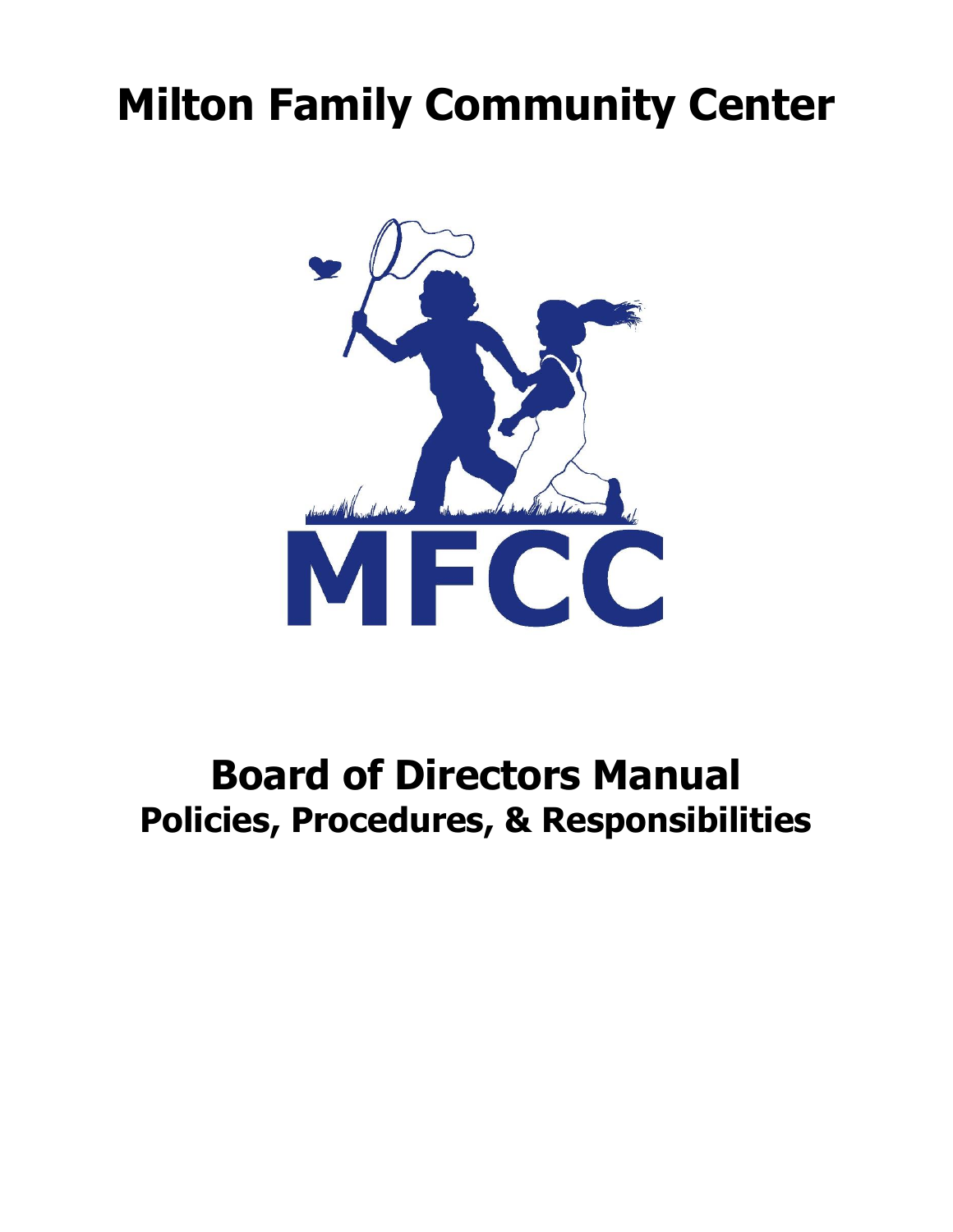# **Table of Contents**

| Before You say "Yes" to Joining a Board <b>Manual Accord Manual Accord Accord Point Accord Point Accord Point Accord Point Accord Point Accord Point Accord Point Accord Point Accord Point Accord Point Accord Point Accord Poi</b> |  |
|--------------------------------------------------------------------------------------------------------------------------------------------------------------------------------------------------------------------------------------|--|
|                                                                                                                                                                                                                                      |  |
|                                                                                                                                                                                                                                      |  |
|                                                                                                                                                                                                                                      |  |
|                                                                                                                                                                                                                                      |  |
|                                                                                                                                                                                                                                      |  |
|                                                                                                                                                                                                                                      |  |
|                                                                                                                                                                                                                                      |  |
|                                                                                                                                                                                                                                      |  |
|                                                                                                                                                                                                                                      |  |
|                                                                                                                                                                                                                                      |  |
|                                                                                                                                                                                                                                      |  |
| Organizational Chart [111] [12] Chart [12] [12] Creation (13] [12] Manuschine (13] Manuschine (13] Manuschine (13                                                                                                                    |  |
|                                                                                                                                                                                                                                      |  |
|                                                                                                                                                                                                                                      |  |
|                                                                                                                                                                                                                                      |  |
|                                                                                                                                                                                                                                      |  |
|                                                                                                                                                                                                                                      |  |
|                                                                                                                                                                                                                                      |  |
|                                                                                                                                                                                                                                      |  |
|                                                                                                                                                                                                                                      |  |
|                                                                                                                                                                                                                                      |  |
|                                                                                                                                                                                                                                      |  |
|                                                                                                                                                                                                                                      |  |
|                                                                                                                                                                                                                                      |  |
|                                                                                                                                                                                                                                      |  |
|                                                                                                                                                                                                                                      |  |
|                                                                                                                                                                                                                                      |  |
|                                                                                                                                                                                                                                      |  |
|                                                                                                                                                                                                                                      |  |
|                                                                                                                                                                                                                                      |  |
|                                                                                                                                                                                                                                      |  |
|                                                                                                                                                                                                                                      |  |
|                                                                                                                                                                                                                                      |  |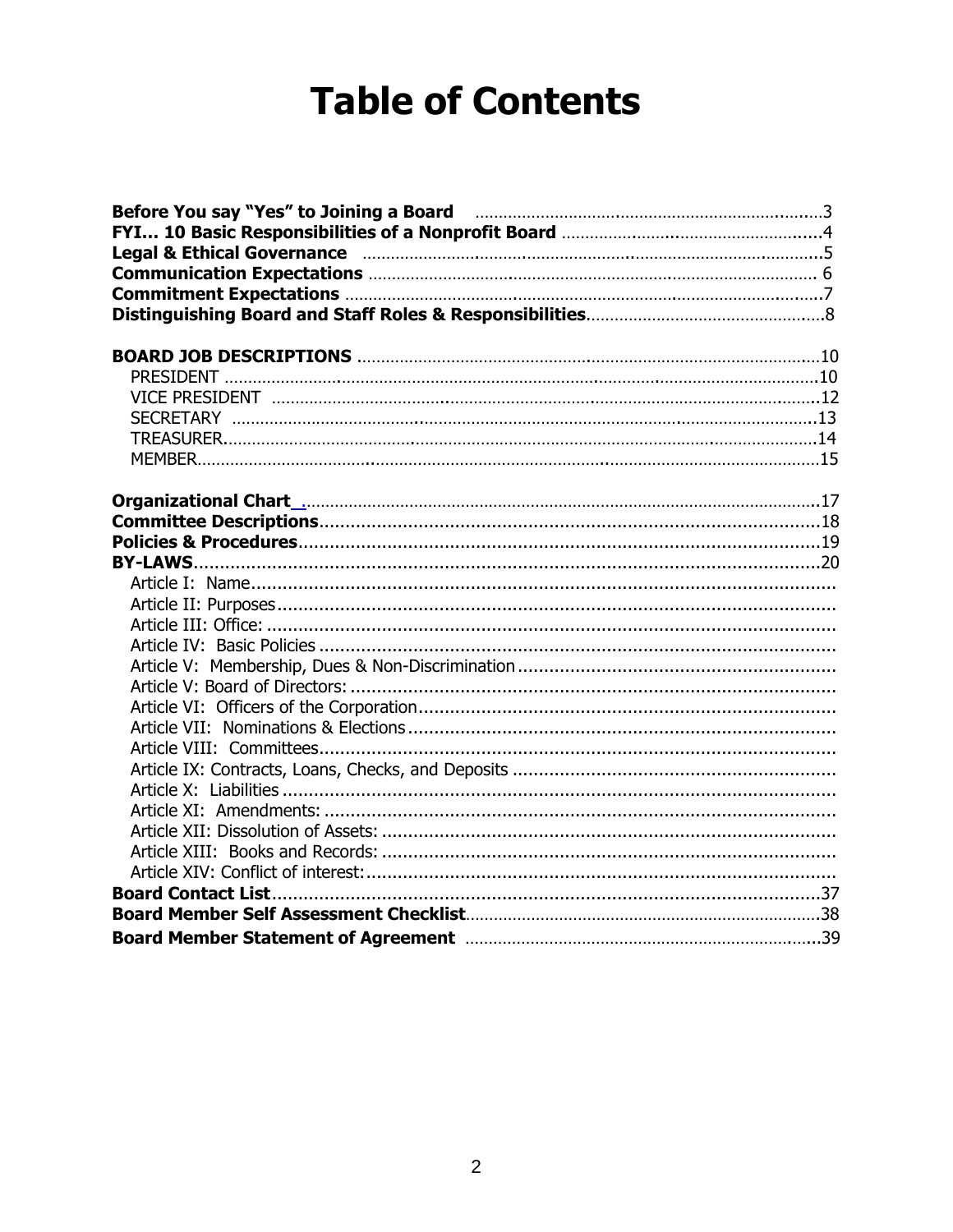# <span id="page-2-0"></span>**Before you say "Yes" to joining a Board**

**WHY SERVE THE COMMUNITY AS A MEMBER OF THE MFCC BOARD?** 

- $>$  MAKE AN **IMMEDIATE AND LASTING IMPACT** IN SUPPORT ING PROGRAMS FOR **CHILDREN AND VULNERABLE FAMILIES**
- $\triangleright$  GAIN **KNOWLDEDGE OF COMPLEX CHILD & FAMILY SERVICE NEED ISSUES**
- > BUILD VALUABLE NETWORKS AND **RELATIONSHIPS**
- > GROW AS A **LEADER THE ONLY** WAY YOU CAN-**THROUGH EXPERIENCE**
- > COMMUNITY **RECOGNITION**



# **Questions to Ask Yourself About Service on the MFCC Board of Directors:**

### **Before I say "Yes"**

- 1. Do I know what this Board does?
- 2. Do I know what MFCC does? What is their mission, goals, and core values?
- 3. Do I believe in and can I support the MFCC's mission, goals, and core values?
- 4. Do I believe there is a true need for the services and programs provided by MFCC?
- 5. Why was I asked to join this Board?
- 6. Do I have the time and the interest to be part of this Board?
- 7. What would my membership on this Board contribute to me?
- 8. What can I contribute? How can I help?
- 9. When and how often does the MFCC Board meet?

# **After I say "Yes" …. Some homework**

- 1. Browse the MFCC website and social media pages to learn more about the organization.
- 2. Ask for additional background information, if not already provided (brochures, annual reports, Board orientation manual)
- 3. Schedule a time to visit MFCC in person
- 4. Meet the Executive Director and MFCC Program staff
- 5. Complete the new Board member orientation
	- a. Board Structure
	- b. Board Expectations
	- c. Legal governance requirements (bi-laws, policies, procedures)
	- d. Fiscal information (copies of most current: Operating Budget, 990, Annual Report, Funding sources, Donor system, etc.)

### **Some of the Basics**

- 1. Ask questions. NO QUESTION IS TOO DUMB TO ASK. Don't hesitate to ask about or to request additional information. Examples of addition information you may need or want could include:
	- a. Information on the local community and the people served by MFCC
	- b. Information on how to read MFCC financial reports
	- c. Information on the MFCC Board parliamentary procedures
	- d. Information on how the agenda is developed and meetings function
	- e. Information on what are the expectations for MFCC Board members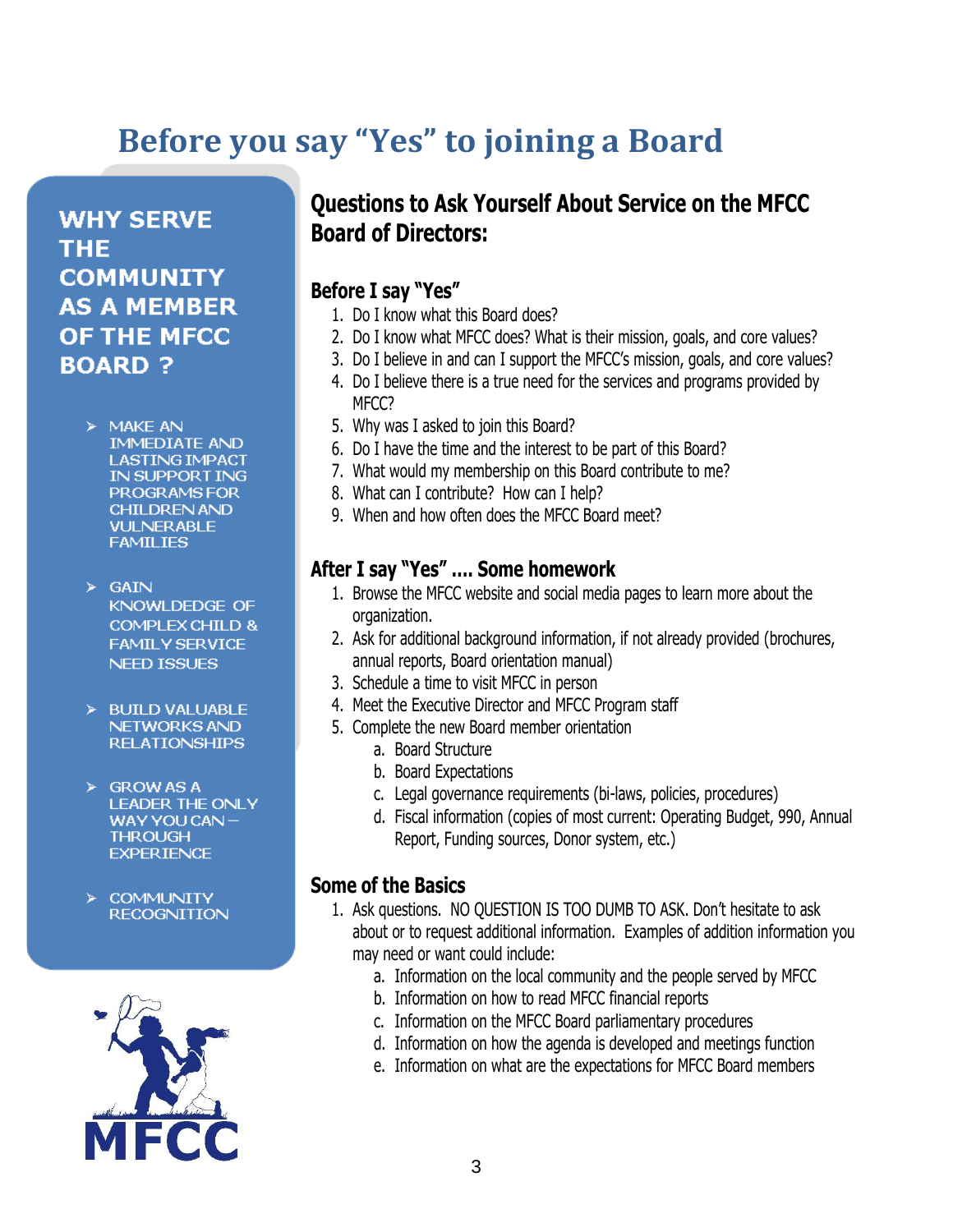# <span id="page-3-0"></span>FYI 10 Basic Responsibilities of a Nonprofit Board *FYI… 10 Basic Responsibilities of a Nonprofit Board*

- 1. Determine the organization's mission and purpose. The number one, most important, responsibility of the Board is to create and review a statement of mission and purpose that articulates the organization's goals, means, and primary constituents served.
- 2. Select the chief executive (Executive Director). Boards must reach consensus on the chief executive's responsibilities and undertake a careful search-and-selection process to find the most qualified person for the job.
- 3. *Provide proper financial oversight*. The board assists in developing the annual budget, regularly reviews financial statements, and ensures that proper financial controls are in place.
- 4. *Ensure adequate resources.* Ensure that adequate resources exist for the organization to fulfill its mission. Resources necessary to function include financial resources, as well as, adequate facilities, supplies, access to professional consultants and experts when needed, insurance coverage, professional development training, and human resources/employee benefits.
- 5. Ensure legal and ethical integrity and maintain accountability. The board is ultimately responsible for seeing that legal standards and ethical norms are maintained and respected.
- 6. Ensure effective organizational planning. Boards must actively participate in an overall strategic planning process and assist in implementing and monitoring the plan's goals.
- 7. Recruit and orient new board members and assess board performance. All non-profit boards have the responsibility to articulate prerequisites for candidates, recruit and orient new members, and periodically and comprehensively evaluate their own performance.
- 8. *Enhance the organization's public standing.* The board should clearly articulate to the public the organization's mission, accomplishments, and goals and garner support from the community. One way this can be accomplished is through the presentation of information at a public annual meeting.
- 9. Determine, monitor, and strengthen the organization's programs and services. The board must determine which programs are consistent with the organization's mission and monitor their effectiveness.
- 10. Support the chief executive (Executive Director) and asses his or her performance. The board should ensure that the chief executive (Executive Director) has the moral and professional support he or she needs to further the goals of the organization.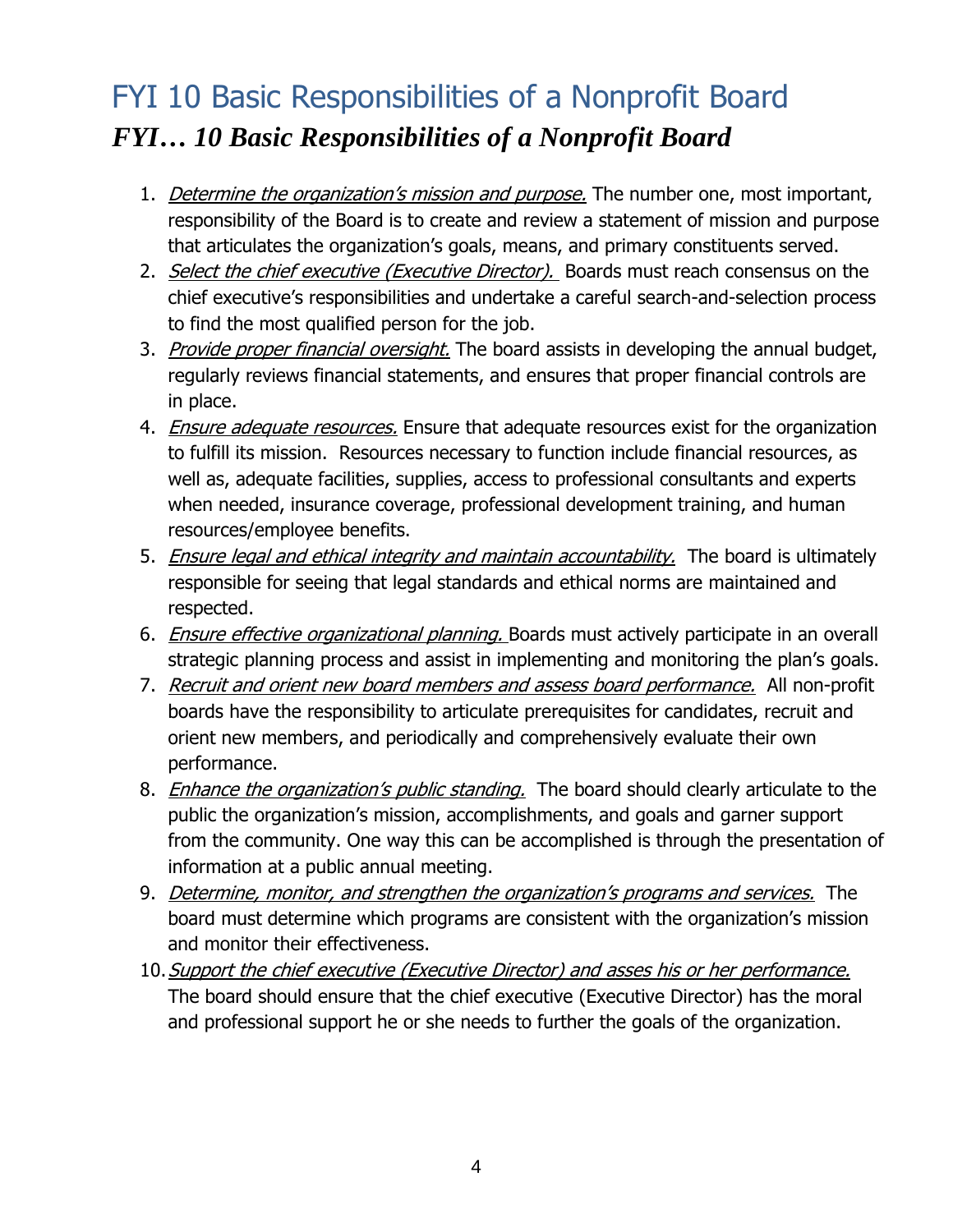

<span id="page-4-0"></span>The Board of Directors is the legal authority for MFCC. As a MFCC Board member, you are in a position of trust for the community, and are responsible for the effective governance of the organization.

# **Legal and Ethical Governance Responsibilities:**

- Ensure MFCC has a clear, succinct written mission statement that expresses its core values and reason for being.
- Assure for an ongoing and continuous assessment process to review MFCC's programs and plans to assure they are achieving the organization's stated mission and goals.
- Uphold the legal structure of the organization, including the articles of incorporation, bylaws, and policy statements.
- Attend MFCC Board and committee meetings and actively participate in decision making.
- Understand the federal, state, and local laws which apply to MFCC's principal activities, seeking the expert advice of professionals when appropriate.
- Establish and support the long- & short-term goals, objectives and priorities for MFCC to hold true to its purpose and document progress towards its mission.
- Maintain knowledge of MFCC's programs, finances, and operations.
- Understand and provide assurance of commitment to MFCC's contractual obligations, including obligations to the VT Parent Child Center Network and other grant funded, contracted, or collaborative partnerships.
- Approve and conduct fund development activities on behalf of MFCC.
- Hire, evaluate, and support the Executive Director.
- Reinforce the conflict of interest policy and protocol for reporting any impropriety. All Board members will report and abstain from any actual or perceived conflict of interest.
- Reinforce adherence to policies and procedures for the protection of confidential information of MFCC program participants, staff, volunteers, and donors.
- Ensure MFCC has sufficient and appropriate facilities, equipment, and human resources necessary for the delivery of programs and services.
- Understand the role of board members and be able to distinguish between board functions and staff functions.
- Understand that by being a member of the Board, you are a representative of MFCC to the public. Board members will conduct themselves in a manner with the public that assures for the professional integrity of MFCC.

# **Attendance & Time Commitment:**

MFCC Board members are expected to attend all scheduled board meetings and serve on a minimum of one Board committee. The total monthly time commitment is an average of four (4) hours per month. The term commitment is three (3) years. Every meeting must have at a minimum a quorum of 50% plus one.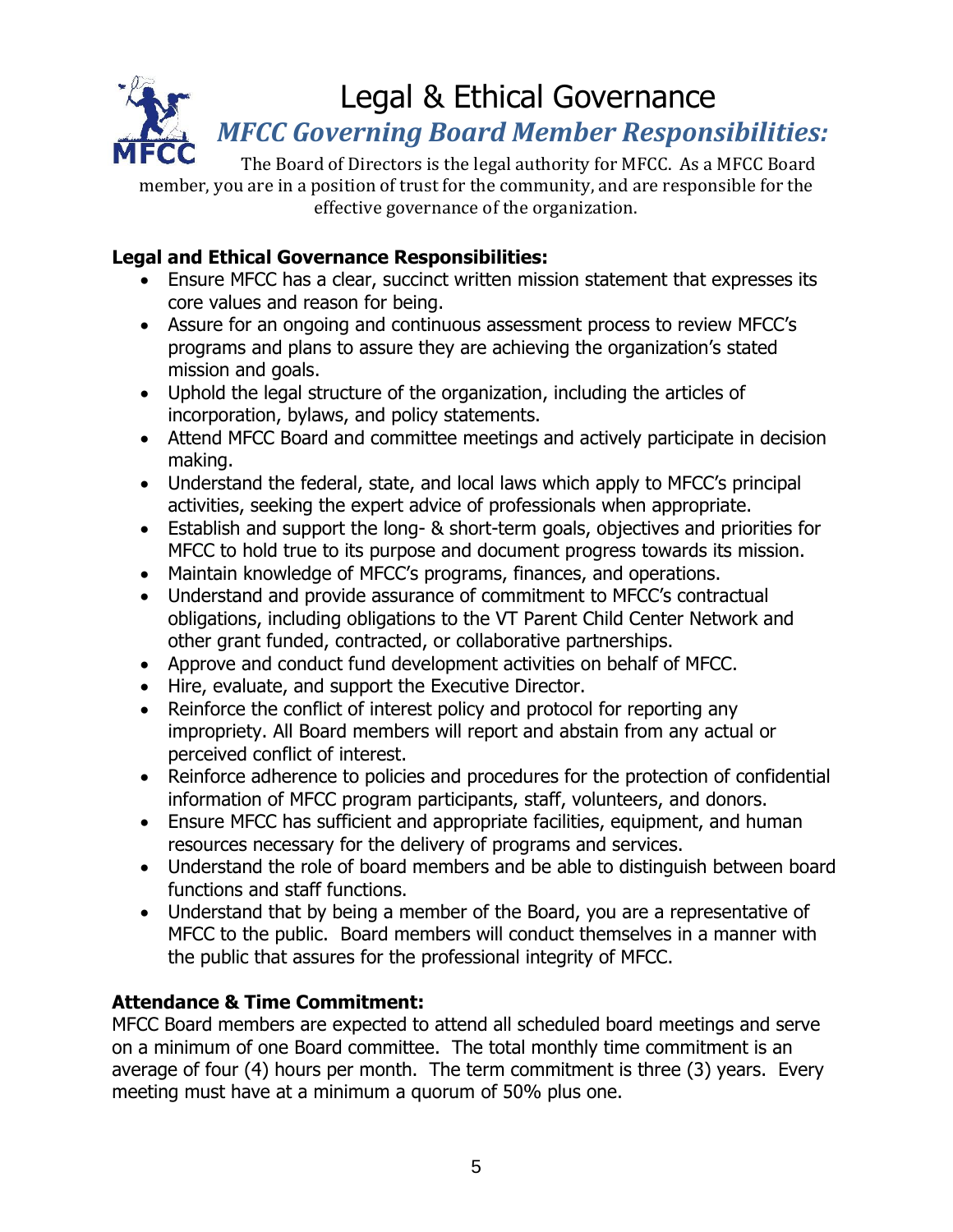# <span id="page-5-0"></span>Communication Expectations of Board Members

The MFCC Board of Directors as an entity represents authority for the organization, sets strategic goals and objectives, reviews organizational needs, sets policies, and supports the administration of the organization.

- ➢ *Decision-Making*: Board members are expected to listen with the intent to understand each other's views and opinions. Not one person has all the answers, rather each member brings with them their own unique area of expertise and experience. Sharing of opinions is to be brought to the discussion in a manner that is respectful and constructive. It is the shared responsibility of the Board to ensure that all board members are informed of the work being conducted within the separate Board committees. All Board members must be provided the opportunity to be informed and to ask questions, prior to the presentation of any decision-making vote.
- ➢ *Shared Mission and Core Values*: The Board must ensure the organization has a clear, succinct written mission statement that expresses its core values and reason for being. The Board then commits to reviewing the mission statement regularly to be sure that the MFCC strategic plans and programs support that mission. Each member of the Board is responsible for developing and maintaining a solid understanding of MFCC's programs, and the needs of the clients served by these programs. This level knowledge requires regular ongoing organizational planning in collaboration with the MFCC Executive Director and other members of the MFCC Leadership and Program Management teams.
- ➢ *Building Relationships*: Board members are in an unique position to make a lasting impression on others about MFCC, its programs, and its staff. It is critically important for all Board members to actively and positively, not only be engaged in understanding the operations of MFCC, but to also promote MFCC to the greater community. It is expected that Board members will seek to build new connections for MFCC and strengthen the commitments and relationships between the community and MFCC. This can be done through encouraging others to get involved with volunteer work, donating your expertise to build knowledge or capacity within MFCC, or soliciting financial support.
- ➢ *Systems Focus*: When seeking solutions, remember to focus on the systems rather than isolated one-time solutions. You are the big picture people. Don't lose sight of the forest by getting lost in the woods. Seek professional advice and guidance from experts outside of MFCC as needed in this process.
- ➢ *Accountability*: Clear role expectations and responsibilities is crucial. The Board is accountable for the decisions that are made on behalf of MFCC. The Executive Director is accountable to the board. The Board and Executive Director work as partners, with the Board being the dominant partner. The Executive Director acts as a bridge between staff and the board. A clear and consistent line of communication is necessary for proactive approach to supporting the overall organization.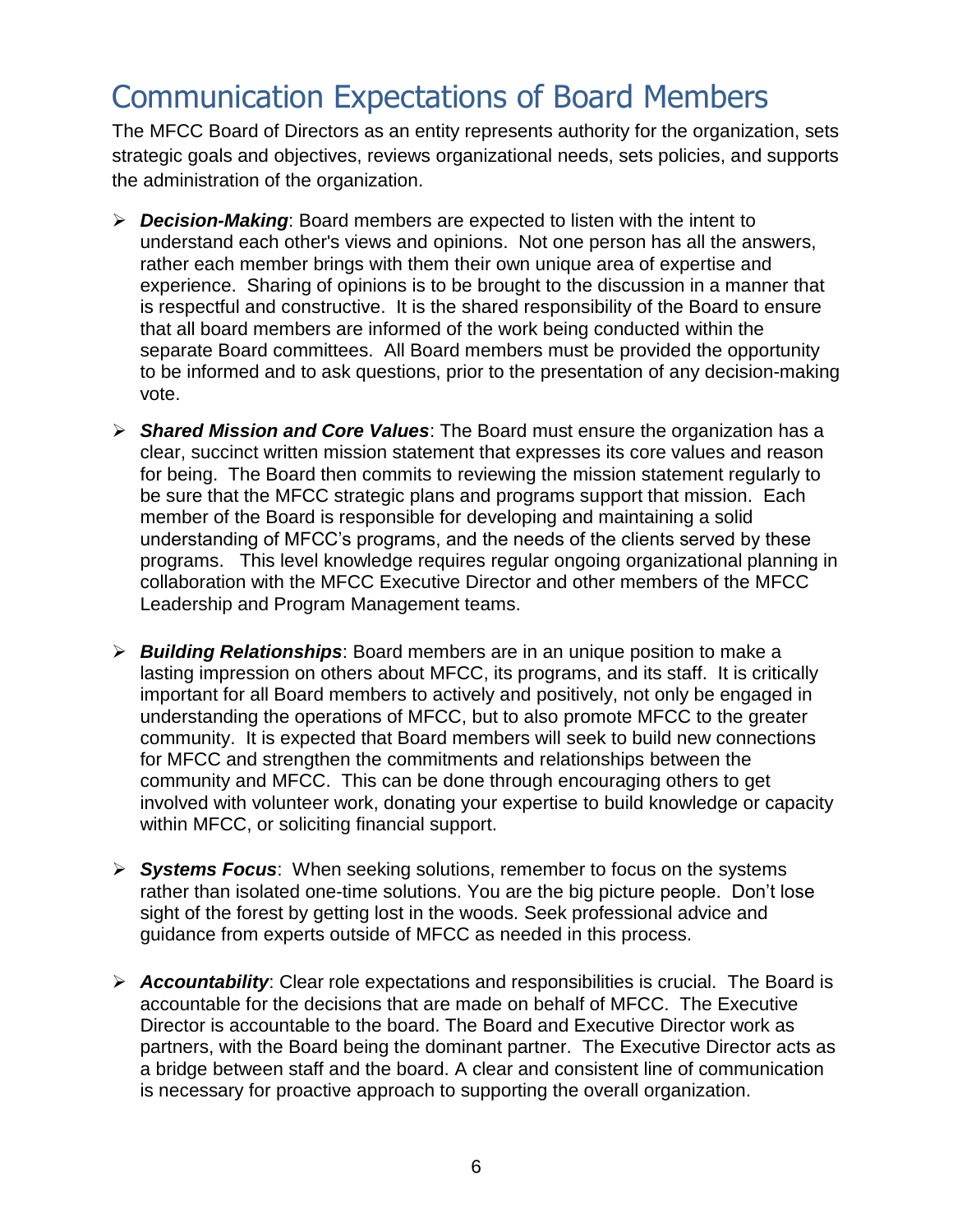# <span id="page-6-0"></span>Commitment Expectations of Board Members

- ➢ Attend all MFCC Board meetings and serve on a minimum of one Board committee. Two consecutive absences without prior notification may be cause for dismissal from the Board of Directors.
- $\triangleright$  Fulfill the duties as required for the Board for a minimum term of 3 years. Terms can be renewed. Renewal of terms are approved at the Annual Board Meeting in September. The Parent Representative Board seat is a 1-year term, and can be renewed annually at the Annual Board Meeting as well.
- ➢ Submit written summary reports from Board Committee meetings to the Board Secretary in advance, as requested by the Board Secretary, so that those minutes may be included with the meeting agenda packets that are sent to board members prior to the regularly scheduled full Board of Directors meeting. The Committee chairperson is responsible for the submission of the written report. If a written report isn't available, the Committee Chair will be asked to give a verbal report of the committee meeting at the Board meeting.
- $\triangleright$  Be informed and knowledgeable about the Center's programs, finances, and operations. If you are new, or are uncertain, it is your responsibility to seek clarity. Request additional information and ask questions. The Executive Director will provide a Director's Report for review at every regular Board of Directors meeting. If the information provided is not sufficient to assure for full understanding, it is expected the Board members will request from the Executive Director, additional information or guidance to assist them in increasing their knowledge of MFCC and its operations.
- $\triangleright$  Actively engage in and support all MFCC fund development and fundraising activities. Support include, but is not limited to: assisting in the planning of activities, recruitment of financial contributions or donations, recruiting and participating as a volunteer worker at the event, and coordinating "meet & greet" opportunities for potential donors to our cause.
- ➢ Plan for and attend the Annual Board Meeting in September. This is a public meeting that must be announced via a formal news venue (i.e. newspaper, webpage announcement, public Facebook page announcement, etc.)
- $\triangleright$  Identify prospective new board members and bring them to the attention of the Board nominating committee as part of an ongoing process of recruiting and maintaining a full board membership. The MFCC Board membership should be no less than 6 people, and no more than 13 people. One of the members must be a parent who is or has in the past, benefitted from one of MFCC's programs.
- ➢ Board Members may be required to complete a VT criminal background check with the VT Child Development Division.
- ➢ Be knowledgeable of and uphold the Center's by laws, MFCC policies and procedures, and mandatory policies including, but not limited to, client confidentiality and conflict of interest statements.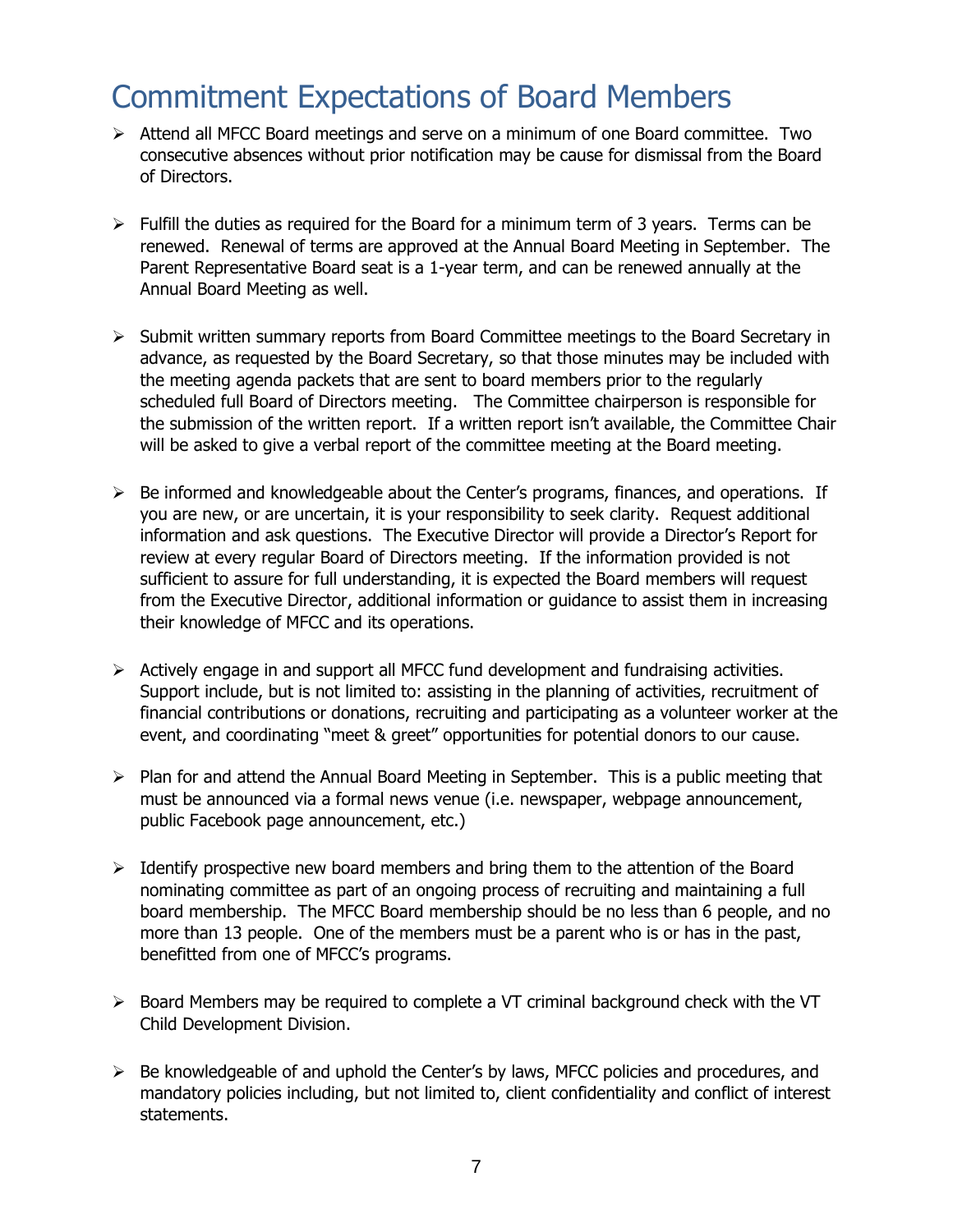# Guiding Principles Distinguishing Board and Staff Roles & Responsibilities

- <span id="page-7-0"></span>➢ **Primary Role of the Board (volunteers united as a team):** The Board guards the mission of the organization and, through established guidelines, steers it in the right direction. The Board monitors the activities, the health, and the ethical behavior in the organization. The Board ensures that the organization is well-equipped to fulfill its mission with adequate finances, capable staff, and esteemed reputation.
- ➢ **Primary Role of the Executive Director (employee):** The Board delegates the daily management of the organization to the Executive Director. The Executive Director maintains regular contact with the Board, primarily via the Board President. It is the responsibility of the Executive Director to keep the Board informed about issues and activities that are part of the life in the organization.
- ➢ **Working Together:** It is not always easy to draw a clear line between governance and management. The board's duties may be colored by its monitoring role. The Executive Director, on the other hand, alone is responsible for making things happen with the help of the rest of the staff. Both sides need each other's support, and availability when requested, without veering off to micromanagement or "uber-control". Constructive partnership is built on knowing when to act alone, when to ask for help, when to step in to provide help, and trusting the partner to do the same.
- ➢ **Hiring and Supervising the Executive Director:** The Board of Directors hires and supports the Executive Director. The board provides direction, constructive feedback, and moral support to the Executive Director. On an annual basis, the Board completes a performance evaluation of the Executive Director. If performance does not meet expectations or is otherwise not aligned with the organizational mission and goals, the Board has the responsibility of terminating the employment of the current Executive Director and implementing a search and recruitment process for the hiring of a new Executive Director.
- ➢ **Hiring and Supervising MFCC Staff:** The Executive Director is responsible for the hiring and supervision of all other staff. Staff, paid and unpaid (volunteers) carry out the work of the organization under the director of the Executive Director. The Executive Director assigns each staff person a Direct supervisor for the purpose of daily guidance and supervision. The Leadership team, who are also in the role of Program Managers, are supervised by and report directly to the Executive Director. The Executive Director acts as a bridge between the staff and the Board of Directors. The formal line of communication between the Board and staff is through the Executive Director. The Executive Director is responsible for the implementation of all human resource support activities, either directly or via delegation, including hiring, onboarding, supervising, training, evaluating, coaching, and if necessary, terminating employment.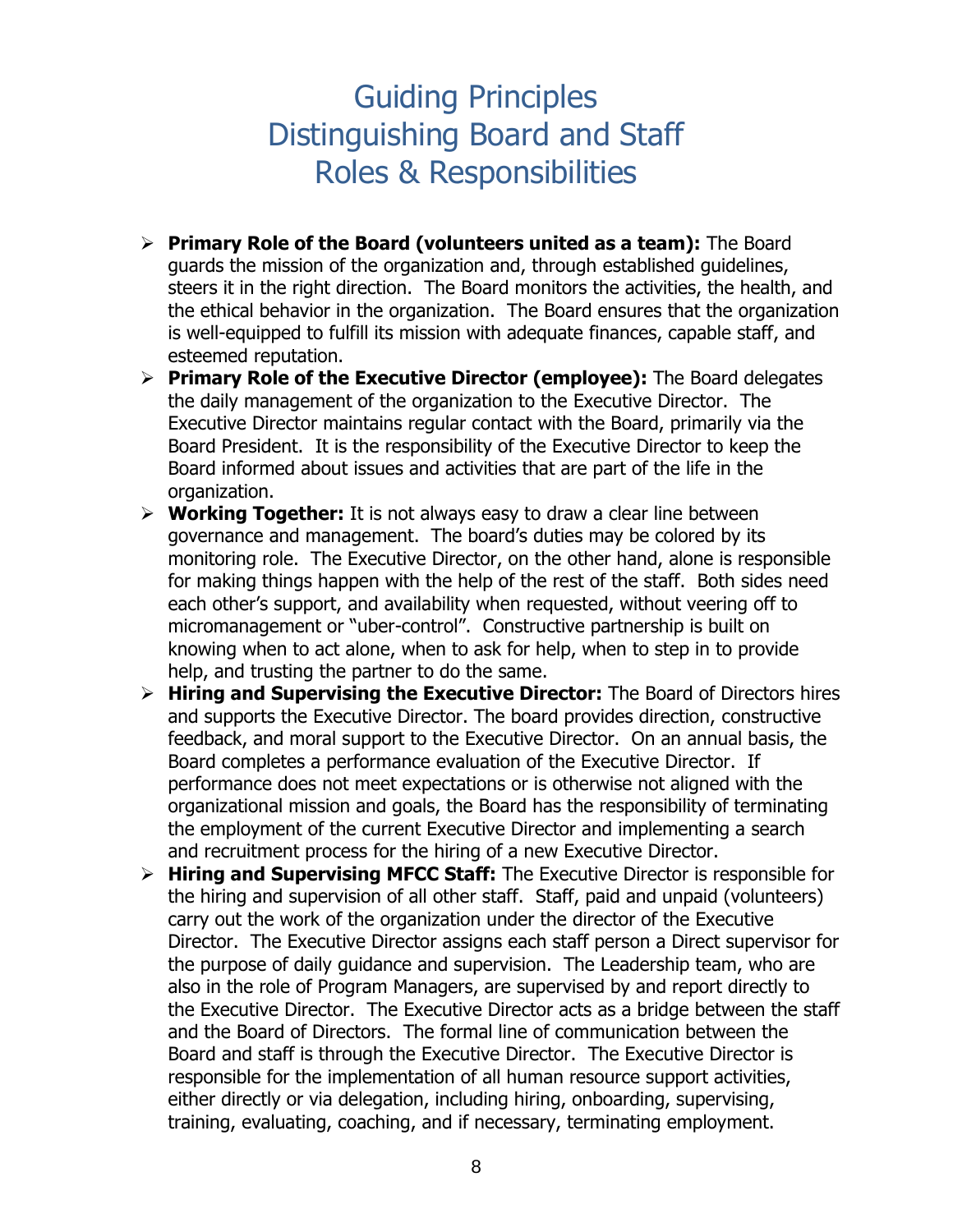### ➢ **Relationship with Staff:**

- o **First, Listen to Understand:** The Board role is to serve the organization as a whole rather than any specific individual, special interest group, or constituency. Maintain objectivity and do what a sense of fairness, ethics, and personal integrity dictate. Avoid any appearance of conflict of interest that may discredit yourself, the Board, or the organization. When presented with a challenge or concern from a staff member, program participant, or partner agency, first and foremost listen with the intent to understand. The role of the Board in regards to relationships with staff, is to directly advise and supervise the Executive Director so that the Executive Director is supported in in being able to carry out their responsibilities of managing the daily operations and any potential staff issues or concerns. The process of gaining understanding of the concern or situation will assist the Board member in assessing the nature or extent of the concern and overall wellness of the organization.
- o **Second, Channel to Appropriate Supervisor:** Once understanding of the situation is obtained, the next step is just as crucial, and that is to determine how to best inform and support the Executive Director in their role of addressing, and ideally, resolving the issue. Do not offer staff favors, promises of retribution, or special treatment, as that could result in perceived or actual conflict of interest. Inquire instead if the individual has already sought support from their co-worker, direct supervisor, or Executive Director. If possible, redirect the staff person to their direct supervisor or Executive Director so that they may provide the appropriate supports necessary to address the concern. If not possible, consult with the Executive Director to gain additional clarity on the situation, and work together to identify possible solutions or resolution to the concern.
- o **Third, Obtain Additional Professional Guidance & Support:** In situations of extreme or repeated concerns, the Executive Director may need support and council to bring in an outside, neutral facilitator or mediator to facilitate a process to rebuild broken communication or to address larger organization systems improvement needs.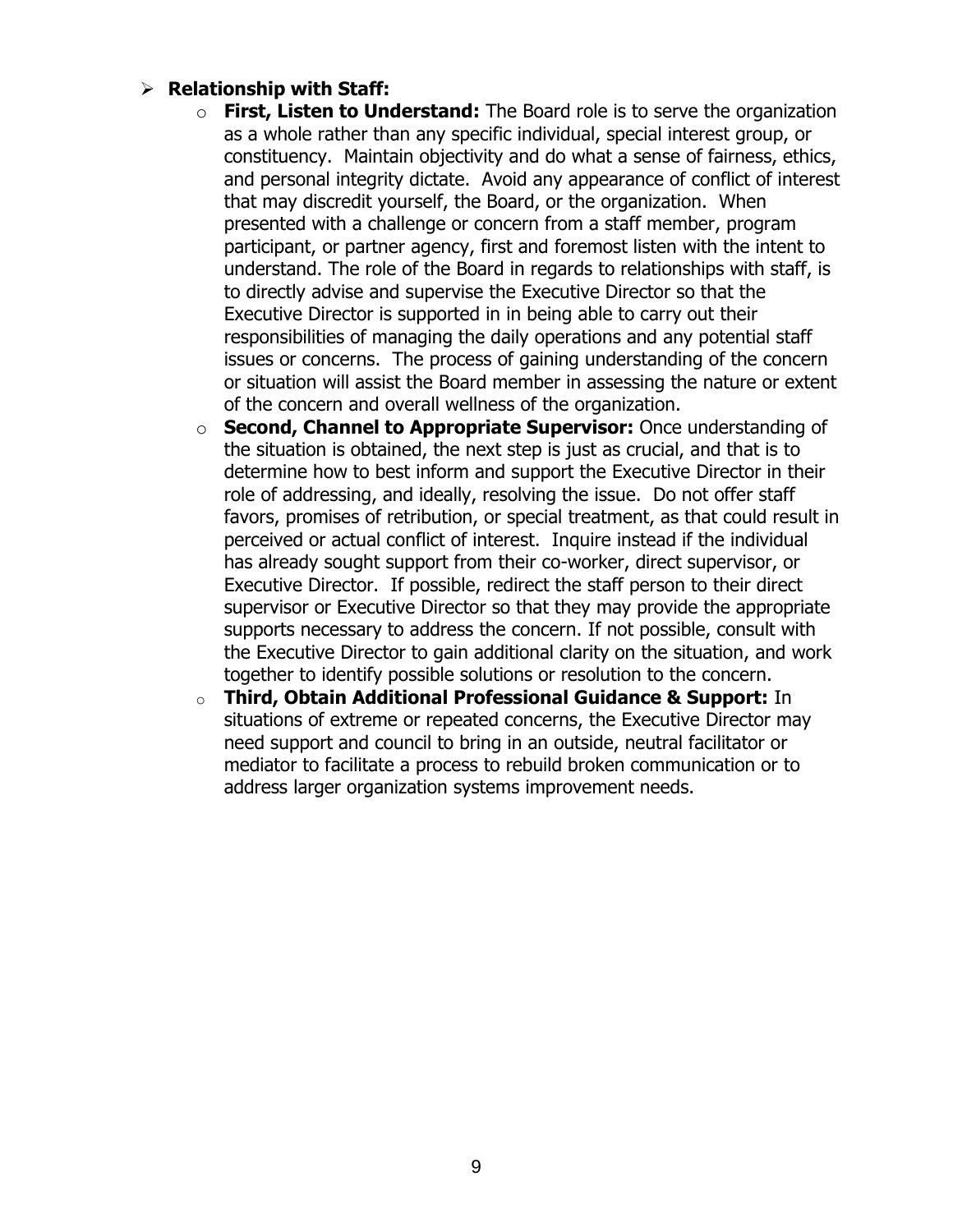# Board Job Descriptions

# **PRESIDENT**

## <span id="page-9-0"></span>**Authority/Responsibility:**

The Board of Directors is the legal authority for MFCC. As a member of the Board, A Director acts in a position of trust for the community, and is responsible for the effective governance of the organization. The President is also responsible and accountable to the membership.

## **Qualifications/Skills:**

Completed 1 year of Board membership and understand parliamentary procedures.

## **Term:**

The President serves a one-year term and will serve no more than four consecutive terms. The Board of Directors at the first meeting following the Annual Meeting of the Corporation elects the President. Slate is nominated at the last meeting in June.

## **Requirements:**

- Commitment to the work of the organization.
- Knowledge and skills in one or more areas of Board governance: policy, finance, program, personnel, and development.
- Signing authority on board for financial purposes.
- Willingness to serve on at least one committee.
- Attendance at monthly Board meetings and other important related meetings.
- A time commitment of 5-8 hours per month (includes Board preparation, meeting, and committee meeting time.)
- Attendance at Annual meeting.
- Be informed of the services provided by MFCC and publicize them.
- Prepare and participate in the discussions and the deliberations of the Board.
- Foster a positive working relationship with other Board members, and MFCC staff.
- Be aware and abstain from any conflict of interest.

- Establishes overall long and short-term goals, objectives, and priorities for MFCC in meeting the needs of the community.
- Presides at all meetings and shall cause regular and special meetings of the Board of Directors to be called in accordance with the By-Laws...
- Addresses Annual Meeting and presents program report in collaboration with the Executive Director.
- Chair the Executive Committee.
- In conjunction with the Executive Committee set monthly Board meeting agenda in consultation with the Executive Director.
- Create or discontinues standing committees.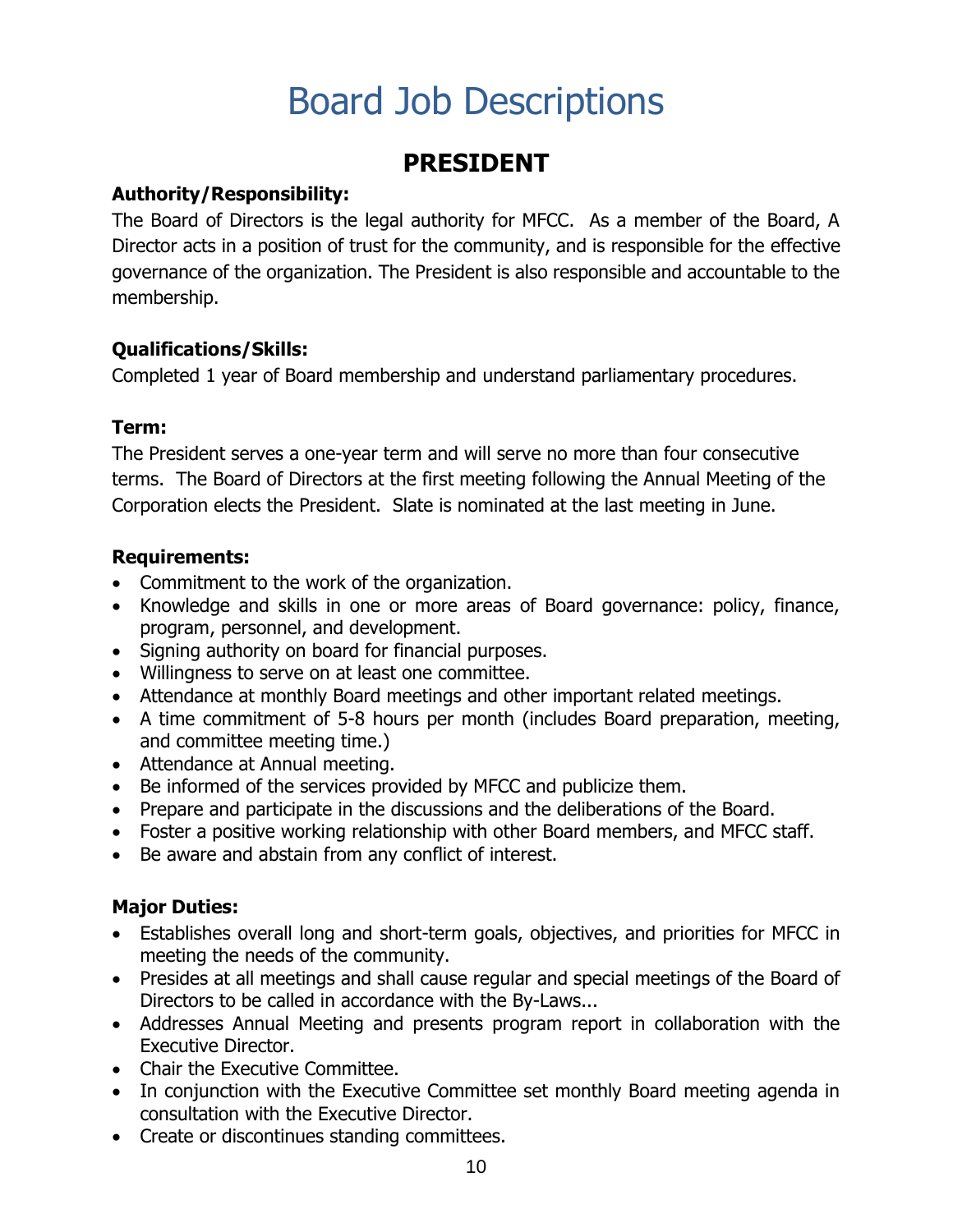- Appoint chair of committees in consultation with other board members.
- A signing authority on behalf of the Board for financial and legal purposes.
- Provides leadership and direction to the Board.
- Arrange for Vice President to chair meetings in absence of President.
- Enhance relationships with other community groups and agencies.
- Encourages Boards role in strategic planning.
- Serves ex officio as a member of committees and attends meetings when invited.
- Discusses issues confronting the organization with the Executive Director.
- Adhere to general duties outlined in the board member job description.
- See that the books of the Corporation, reports, statements and any other documents required by State law are properly made, kept and filed according to law.
- Enforce the By-Laws and perform all duties incident to the position and office, which are required by law.

# **IMMEDIATE PAST PRESIDENT**

### **Authority/Responsibility:**

The Board of Directors is the legal authority for MFCC. As a member of the Board, A Director acts in a position of trust for the community, and is responsible for the effective governance of the organization.

### **Qualifications/Skills:**

Served as Board President for 1 Term.

### **Term:**

The Immediate Past President serves a one-year term.

### **Requirements:**

- Commitment to the work of the organization.
- Committed to serving as a coach and mentor for the President

### **Major Duties:**

• Serve as a coach and mentor to the President.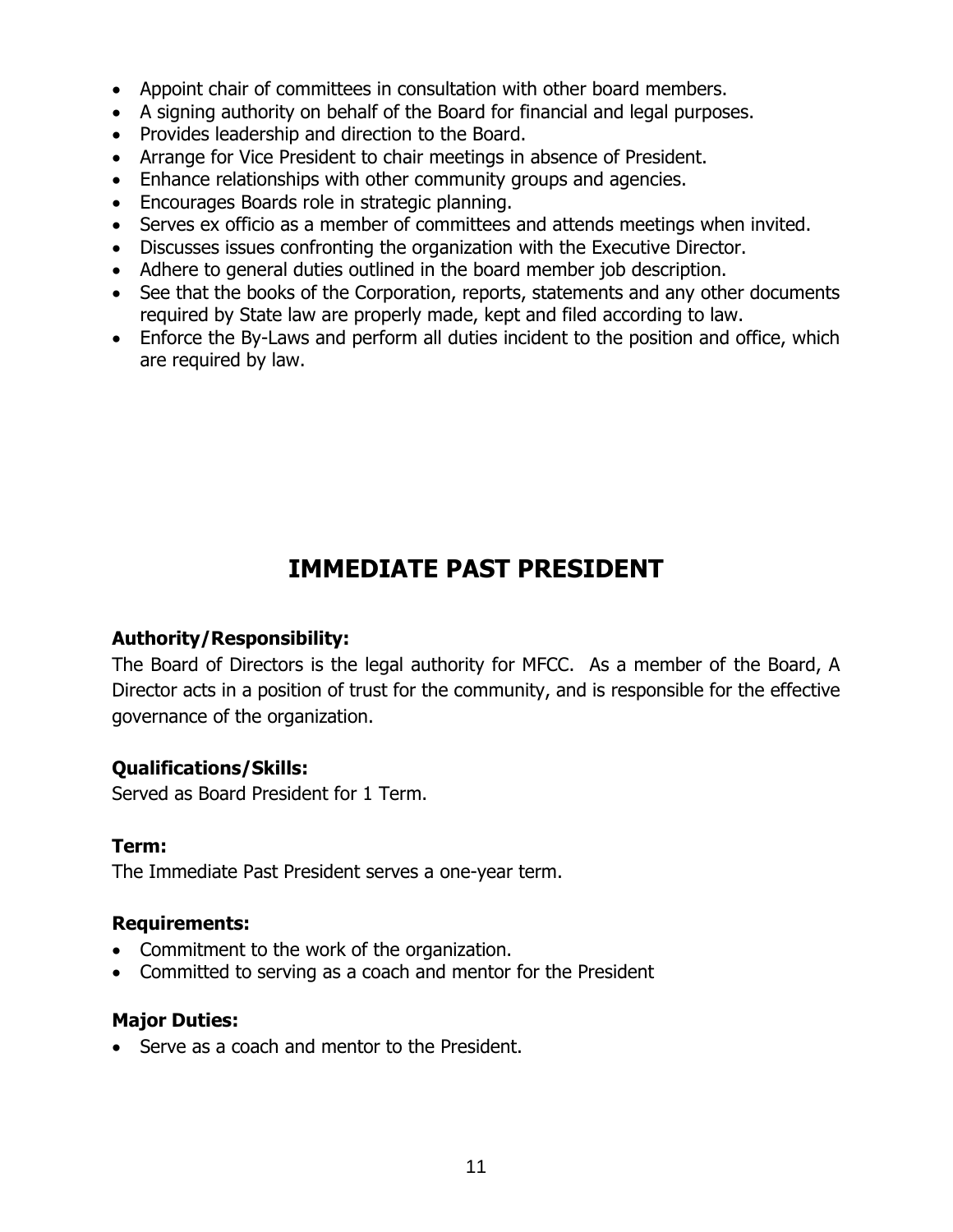# **VICE PRESIDENT**

## **Authority/ Responsibility:**

The Board of Directors is the legal authority for MFCC. As a member of the Board, A Director acts in a position of trust for the community and is responsible for the effective governance of the organization.

### **Qualifications/Skills:**

Completed one year of Board membership term and understand parliamentary procedures.

### **Term:**

The Vice President serves a one-year term. The Board of Directors at the first meeting following the Annual Meeting of the Corporation elects the Vice President. Slate is nominated at the last meeting in June.

### **Requirements:**

- Commitment to the work of the organization
- Knowledge and skills in one or more areas of Board governance: policy, finance, program, personnel, development
- Willingness to serve on at least one committee.
- Attendance at monthly Board meetings
- A time commitment of five hours per month, (includes Board preparation, meeting, committee meeting time)
- Attendance at Annual meeting
- Be informed of the services provided by MFCC and publicize them and support them
- Prepare for and participate in the discussions and deliberations of the Board
- Foster a positive working relationship with other Board members, and MFCC staff
- Be aware and abstain from any conflict of interest

- Establish overall long- and short-term goals, objectives and priorities for MFCC in meeting the needs of the community
- Fulfill President Position in the absence of the President at monthly board meetings.
- Participates closely with the President to develop officer transition plans
- Adhere to general duties outlined in the board member job description
- Performs other duties as assessed by the Board.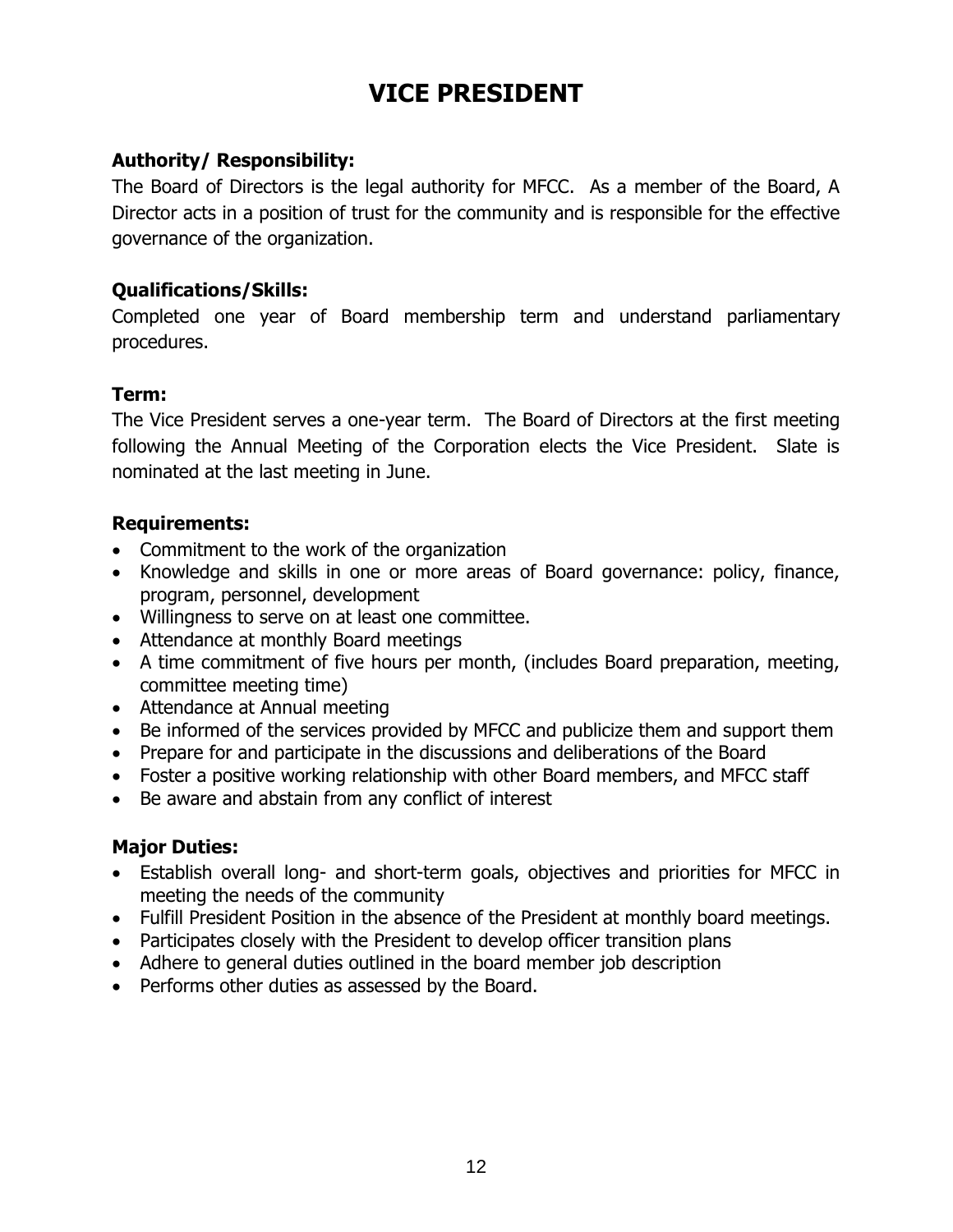# **SECRETARY**

### **Authority/Responsibility:**

The Board of Directors is the legal authority for MFCC. As a member of the Board, A Director acts in a position of trust for the community, and is responsible for the effective governance of the organization.

**Qualifications/Skills:** Good communication and written skills

**Term:** The Board of Directors at the first meeting following the Annual Meeting of the Corporation elects the Secretary. Slate is nominated at the last meeting of the Board in June.

## **Requirements:**

- Commitment to the work of the organization.
- Knowledge and skills in one or more area of Board governance: policy, finance, program, personnel, and development.
- Familiarity with legal documents (articles, by-laws, Robert Rules of Order) to note during meetings.
- Willingness to serve on at least one committee.
- Attendance at monthly Board meetings and other important related meetings.
- A time commitment of five hours per month includes Board preparation, committee assignment.
- Attendance at Annual meeting.
- Be informed of the services provided by MFCC and publicize them.
- Prepare for and participate in the discussions and deliberations of the Board.
- To foster a positive working relationship with other Board members, and MFCC staff.
- Be aware and abstain from any conflict of interest.

- Maintains records of board and ensures effective management of organization records.
- Establish overall long and short-term goals, objective and priorities for MFCC in meeting the needs of the community.
- Prepare and maintain accurate minutes and records for all board meetings.
- Reviews/monitors and verifies accuracy of the meetings minutes and circulates to all.
- Notifies members of upcoming meetings at least seven days prior to meeting. Sends agenda at least 3 days prior to meeting.
- Compile all board materials received prior to board meetings and distribute via mail and/or email three days prior to any board meeting.
- Conducts correspondence of the Corporation and performs other clerical and recording duties as ordered by the Board.
- Prepares the list of dates for board meetings for the full year and keeps Board of Directors information current and accurate, including terms, email addresses, etc.
- Adhere to general duties outlined in the board job description.
- Authenticate the records of the corporation upon request.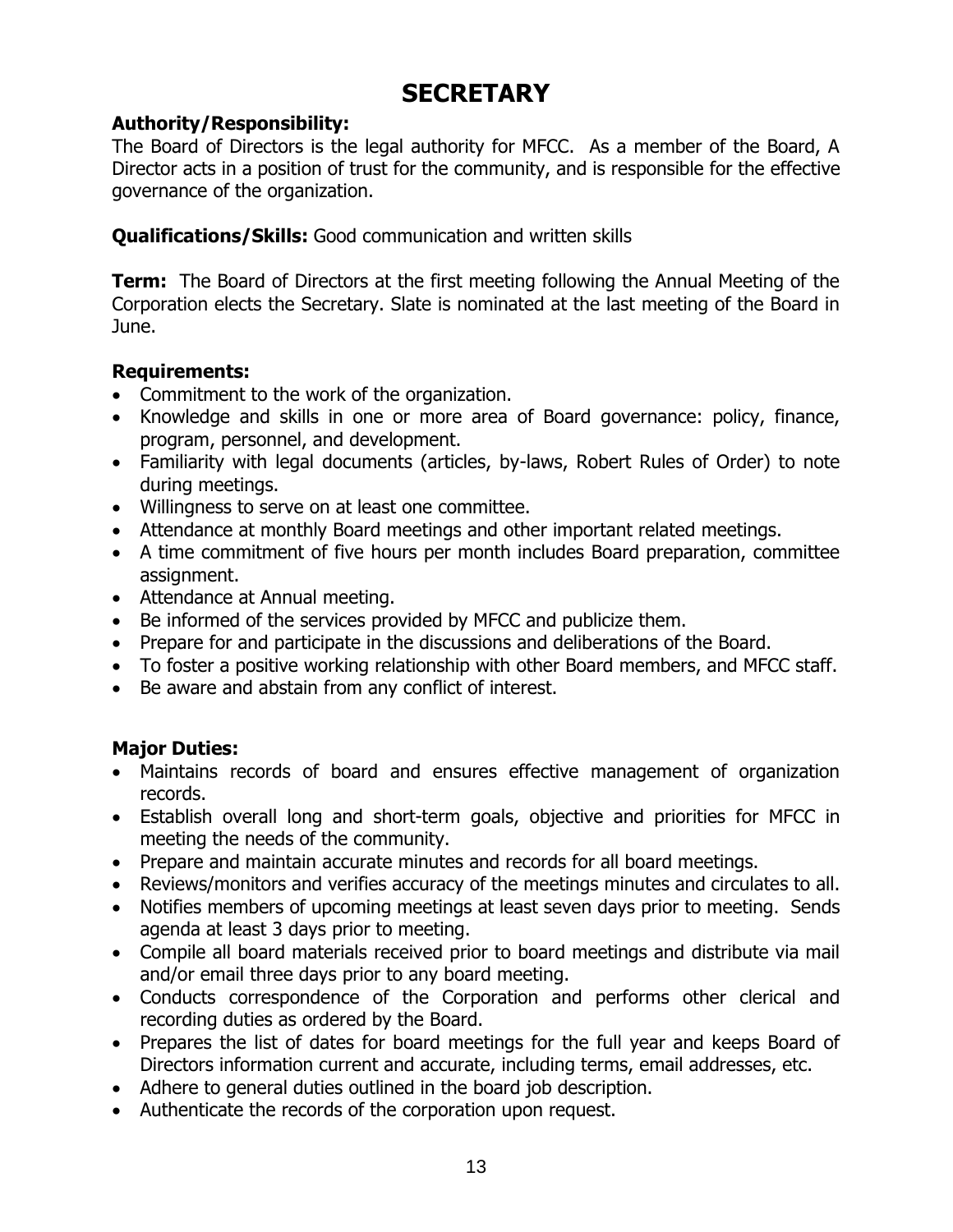# **TREASURER**

# **Authority/Responsibility:**

The Board of Directors is the legal authority for MFCC. As a member of the Board, A Director acts in a position of trust for the community and is responsible for the effective governance of the organization.

**Qualifications:** Completed one year of Board membership and have the ability to read/understand /interpret financial statements.

**Term:** The Treasurer is elected by the Board of Directors at the first meeting following the Annual meeting of the Corporation. Slate is nominated at the last board meeting in June.

### **Requirements:**

- Commitment to the work of the organization
- Knowledge and skills in one or more areas of Board governance: policy, finance, program, personnel, development
- Signing authority on board for financial purposes
- Willingness to serve on at least one committee
- Attendance at monthly board meetings
- A time commitment of five hours a month,(included Board preparation, meeting, committee assignment)
- Attendance at Annual meeting
- Be informed of the services provided by MFCC and publicize and support them
- Prepare for and participate in the discussions and the deliberations of the Board
- Foster a positive working relationship with other Board members, and MFCC staff
- Be aware and abstain from any conflict of interest

- Read/understand/interpret financial statements for Board members
- Chair the Finance committee
- Work with Finance Manager and Executive Director in developing and implementing financial procedures and systems
- Work with all involved in setting the budget
- Chairs the Audit committee
- Ensures audited financial statements are presented to the Board on an annual basis
- Submits annual budget to the Board for members" approval
- (Calls a motion at Annual meeting to appoint the auditor)
- Acts as a resource to other committees
- Adhere to general duties outlined in the Board member job description
- Assure cause to be kept, full and accurate records and accounts of all receipts and disbursements authorized by the Board.
- Presents a financial statement at every regular meeting of the Board of Directors
- Presents a full financial report at the annual meeting
- Work with Finance Manager and Executive Director in developing and implementing an inclusive process for the development of the program and center-side budgets.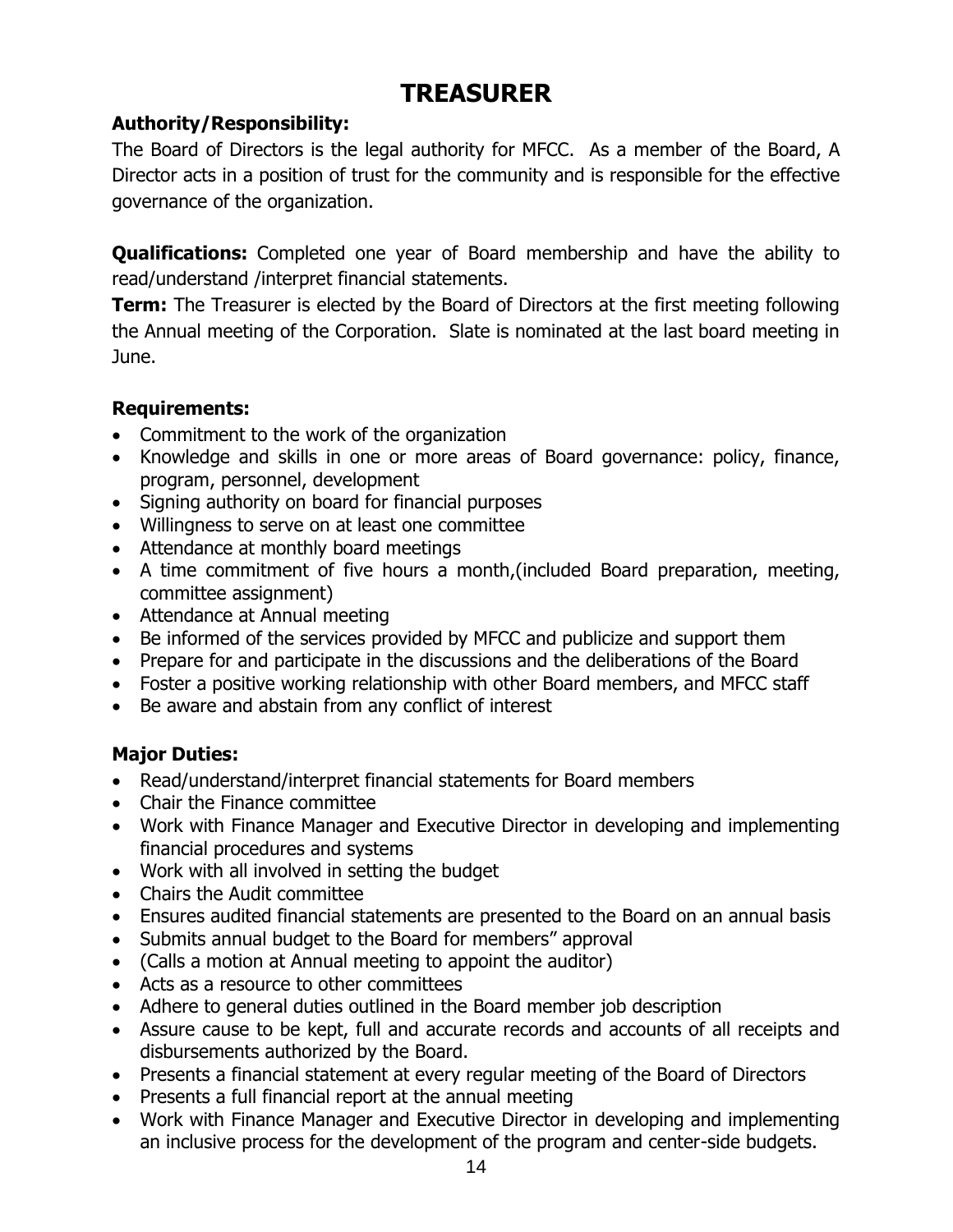# **MEMBER**

# **Authority/Responsibility:**

The Board of Directors is the legal authority for MFCC. As a member of the Board, A Director acts in a position of trust for the community, and is responsible for the effective governance of the organization.

## **Qualifications/Skills:**

Knowledge and skills in one or more areas of Board governance, policy, finance, programs, personnel and development.

## **Term:**

Directors are elected at the annual meeting from names submitted by the Nominating Committee. Directors serve for 3-year terms. Parent representative is elected for oneyear term.

## **Requirements:**

- Builds a collegial working relationship with other members of the board that contributes to consensus.
- Knowledge and skills in one or more areas of Board governance: policy, finance, program, personnel, and development.
- Willingness to serve on at least one committee and actively participates.
- Volunteers for and willingly accepts other assignments.
- Attendance at monthly Board meetings and other important related meetings.
- A time commitment of five hours per month, (includes Board preparation, committee assignment)
- Attendance at Annual Meeting and involved in preparation of such.
- Be informed of the programs and services provided by MFCC and publicize them.
- Prepare for and participate in the discussions and the deliberations of the Board.
- Participates and contributes to fundraising for MFCC.
- Be aware and abstain from any conflict of interest.

- Govern MFCC broad policies developed by the Board in conjunction with the Executive Director.
- Establish overall long- & short-term goals, objectives and priorities for MFCC in meeting the needs of the community
- Promote the organization's mission, vision, and direction.
- Promote the Milton Family Community Center and all of its programs
- Promote MFCC membership through community networking.
- Adopt a budget for the fiscal year.
- Ensure the financial health of the organization.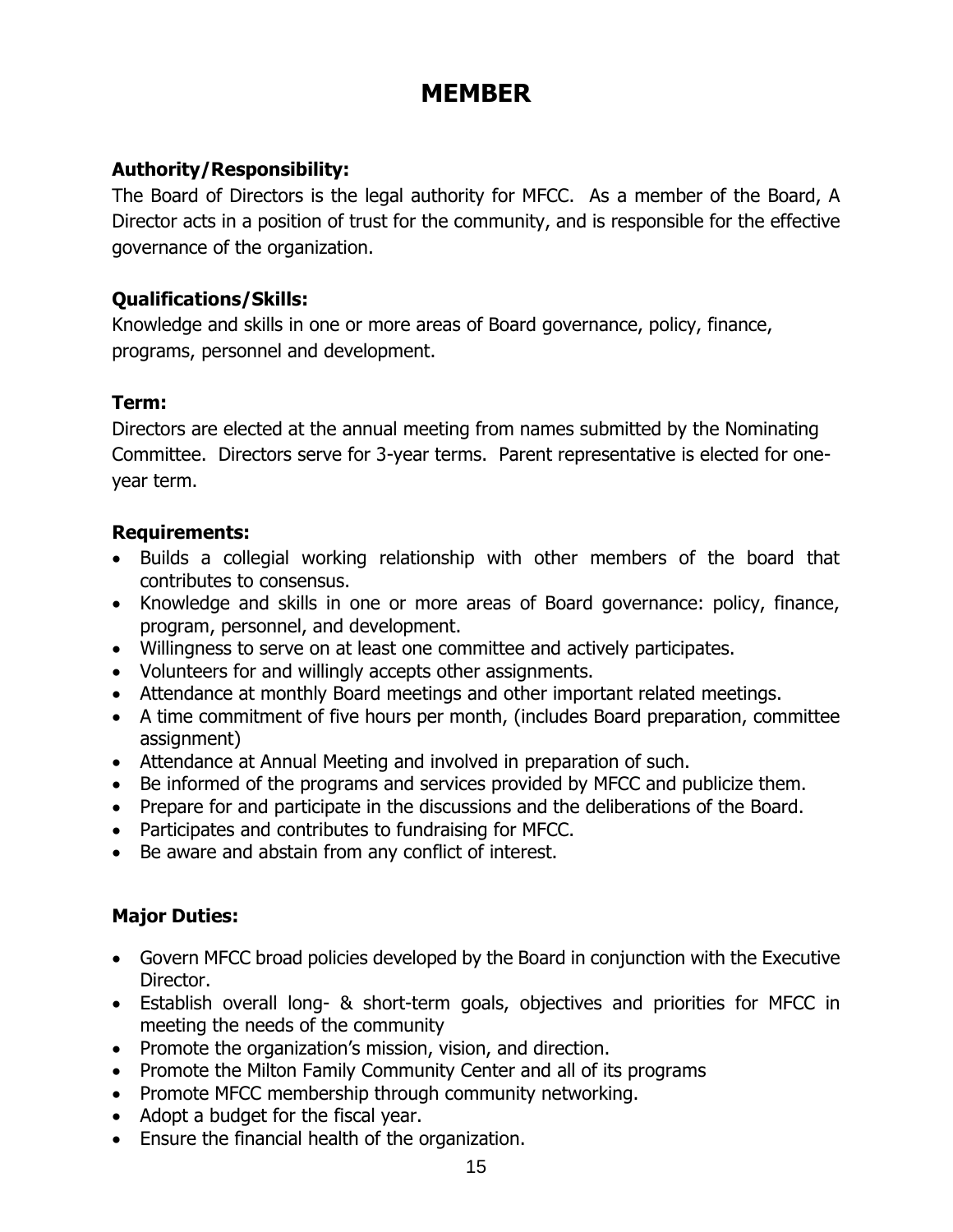- Actively participate in all fundraising activities.
- Actively identify and participate in fund development events including quarterly meet & greet.
- Being accountable to the funders for the programs provided and funds expended.
- Adopt a budget for the fiscal year.
- Monitors and evaluates the effectiveness of MFCC through a review of programs and services. Adhere to 9 core services of MFCC.
- Ensure the organization has sufficient and appropriate human resource.
- Oversee the work of and receive reports directly from the Executive Director
- Direct organizational operations.
- Ensure effective community relations.
- Create or discontinue standing committees.
- Take action on the plans of work and reports of the standing committees.
- Present a program report at the annual meeting.
- Be aware of and abstain from any conflict of interest.
- Hire or terminate the Executive Director
- Transact any other necessary business of the Corporation.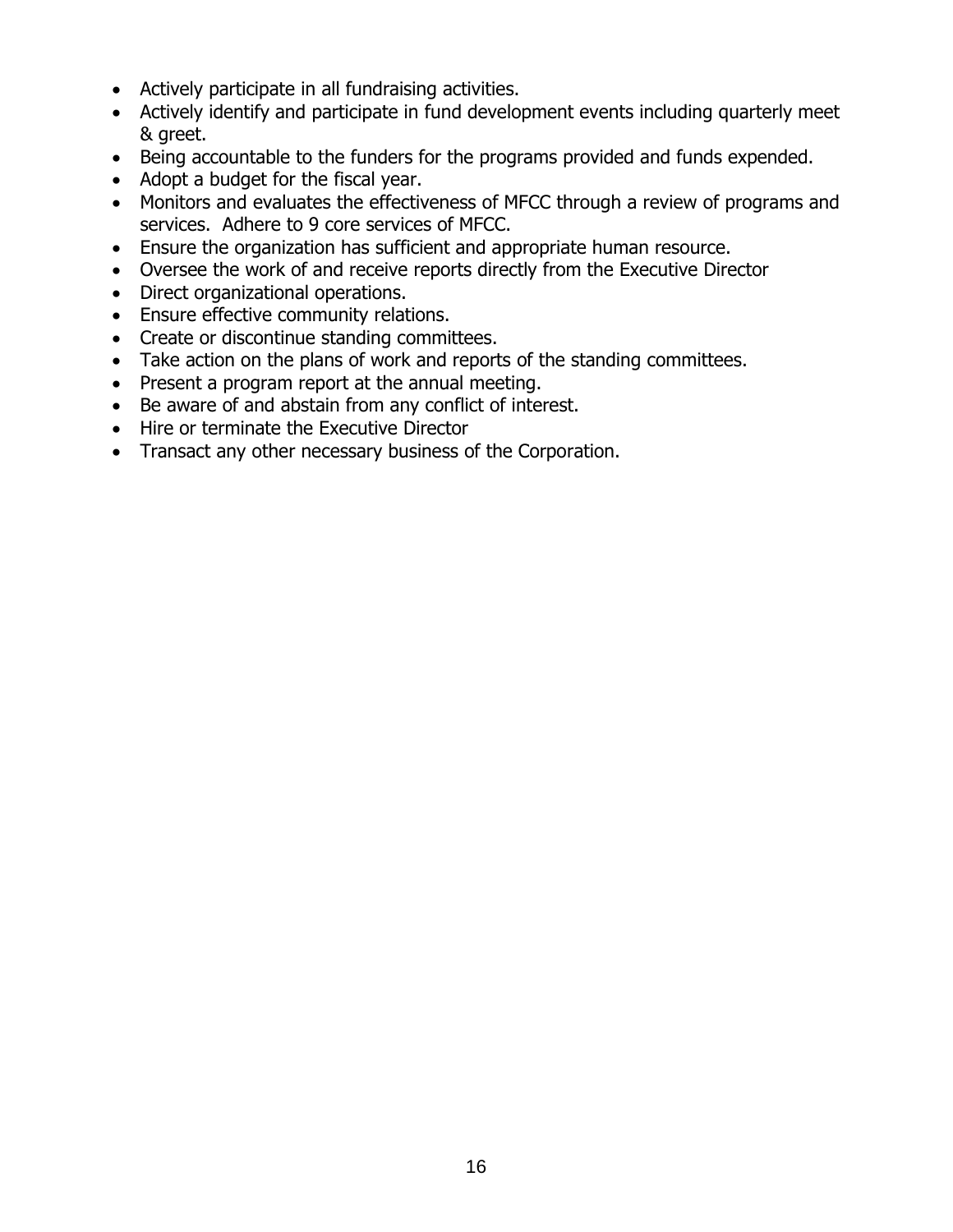<span id="page-16-0"></span>Organizational Chart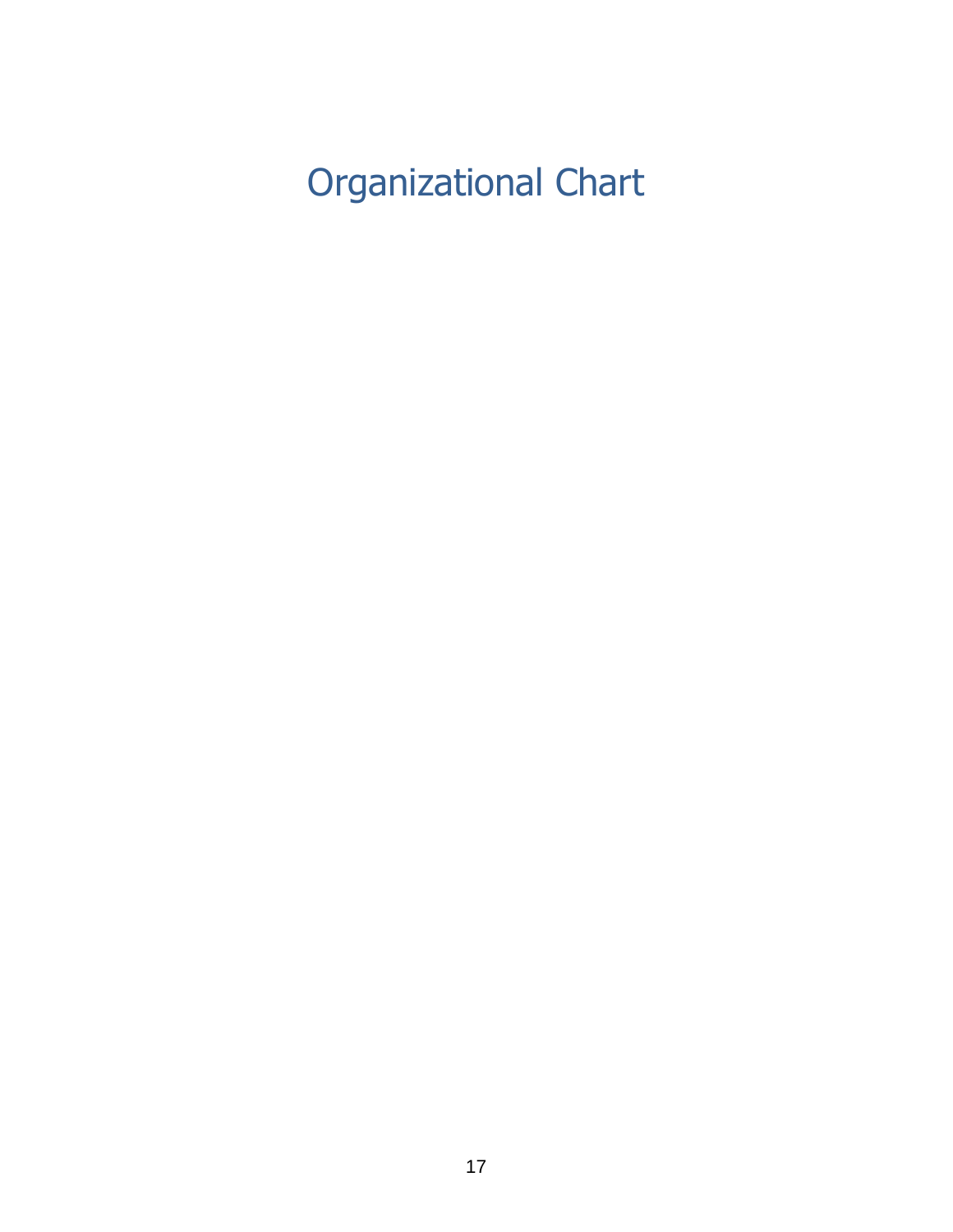# Committee Descriptions

### <span id="page-17-0"></span>Committee Member Responsibilities

- Each committee shall have a board member chair the meetings.
- The chair is responsible for coordinating meetings at a time and place that is acceptable for all committee members
- Each committee shall have two board members.
- The second board member not chairing the committee is responsible for taking minutes of the meeting to be presented at the Board of Directors meetings.
- The chair of the committee is responsible for submitting a year-end summary of the committee's work to be included in the annual report.
- Each committee shall have at least one staff representative in addition to the Executive Director.

### **Development**

The purpose of the development committee is to promote and educate the community on the Milton Family Community Center and its programs in an effort to secure volunteer and financial support. The development committee is responsible for overseeing the Fund Development Plan and the Public Relations Plan of the Center. The development committee also oversees the major fundraising activities of the center including the Walk-A-Thon and Community Friends Campaign and any capital campaign.

### **Finance**

The purpose of the finance committee is to routinely assess the financial performance of the Milton Family Community Center and conduct periodic audits of the internal accounting procedures. The committee oversees the financial conditions of the center by reviewing the annual budget, cash flow projections and profit/loss statements. The committee is also responsible for reviewing any addendums to the budget of methods to improve the fiscal performance of the center.

### **Infrastructure**

The purpose of the Infrastructure Committee is to plan and coordinate improvements to the physical plant of the Milton Family Community Center. The committee will identify areas that need to be maintained on a regular basis as well as identifying unscheduled maintenance needs. The committee is responsible for facilitating volunteer maintenance work days in the spring and fall.

### **Program**

The purpose of the Program Committee is to assess the quality of the programs that the Milton Family Community Center delivers and to assess/promote the opportunities for program changes or additions. The Program Committee is responsible for reviewing the process for monitoring outcomes and improving the overall quality of services delivered.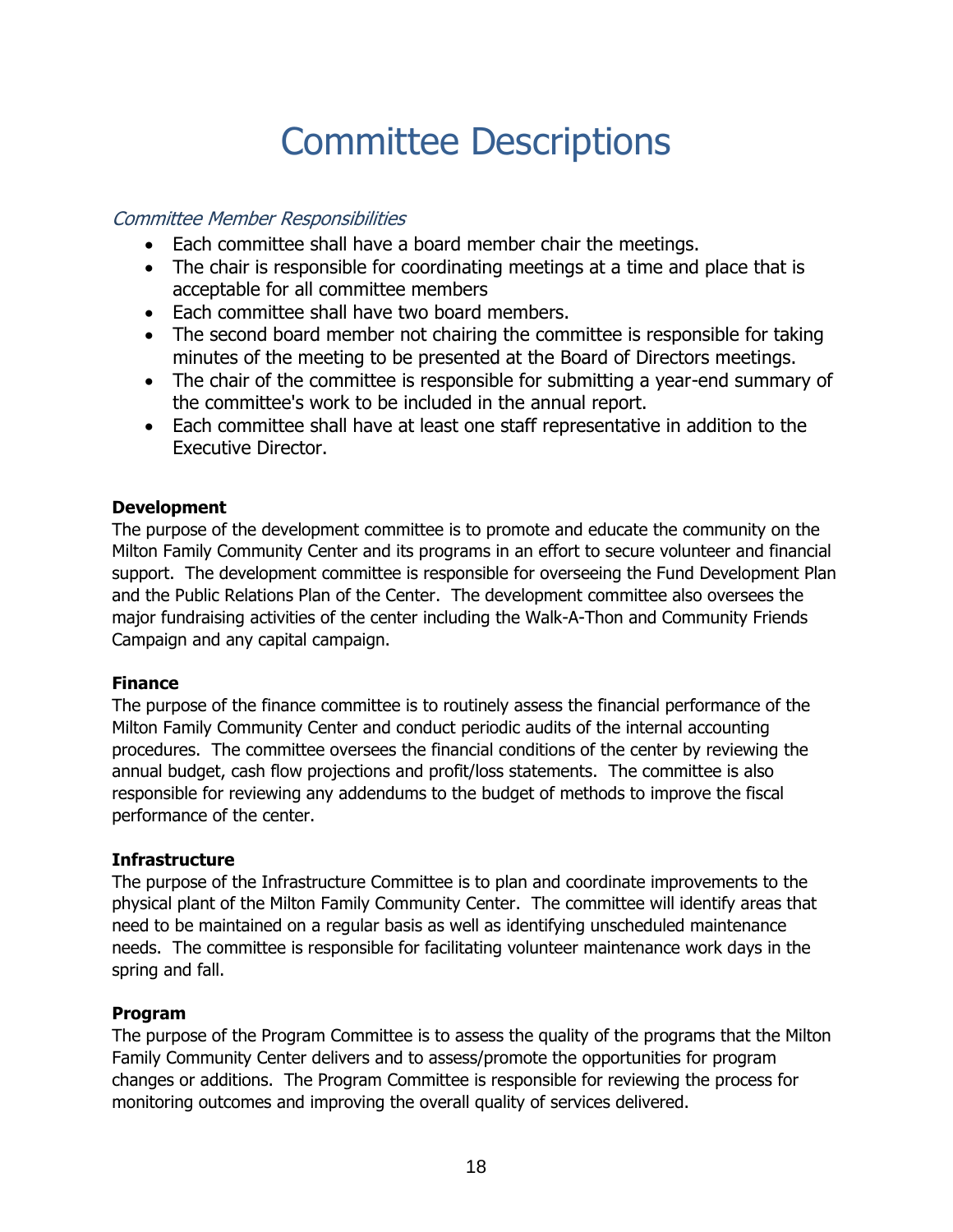# Policies & Procedures

# <span id="page-18-0"></span>**Conflict of Interest Policy**

Disclosing conflicts when they occur so that board members who are voting on a decision are aware that another member's interest is being affected. Requiring board members to withdraw from decisions that present a potential conflict.

# **Competitive Bid Policy**

Establishing procedures, such as competitive bids, that ensue that the organization is receiving fair value in the transaction.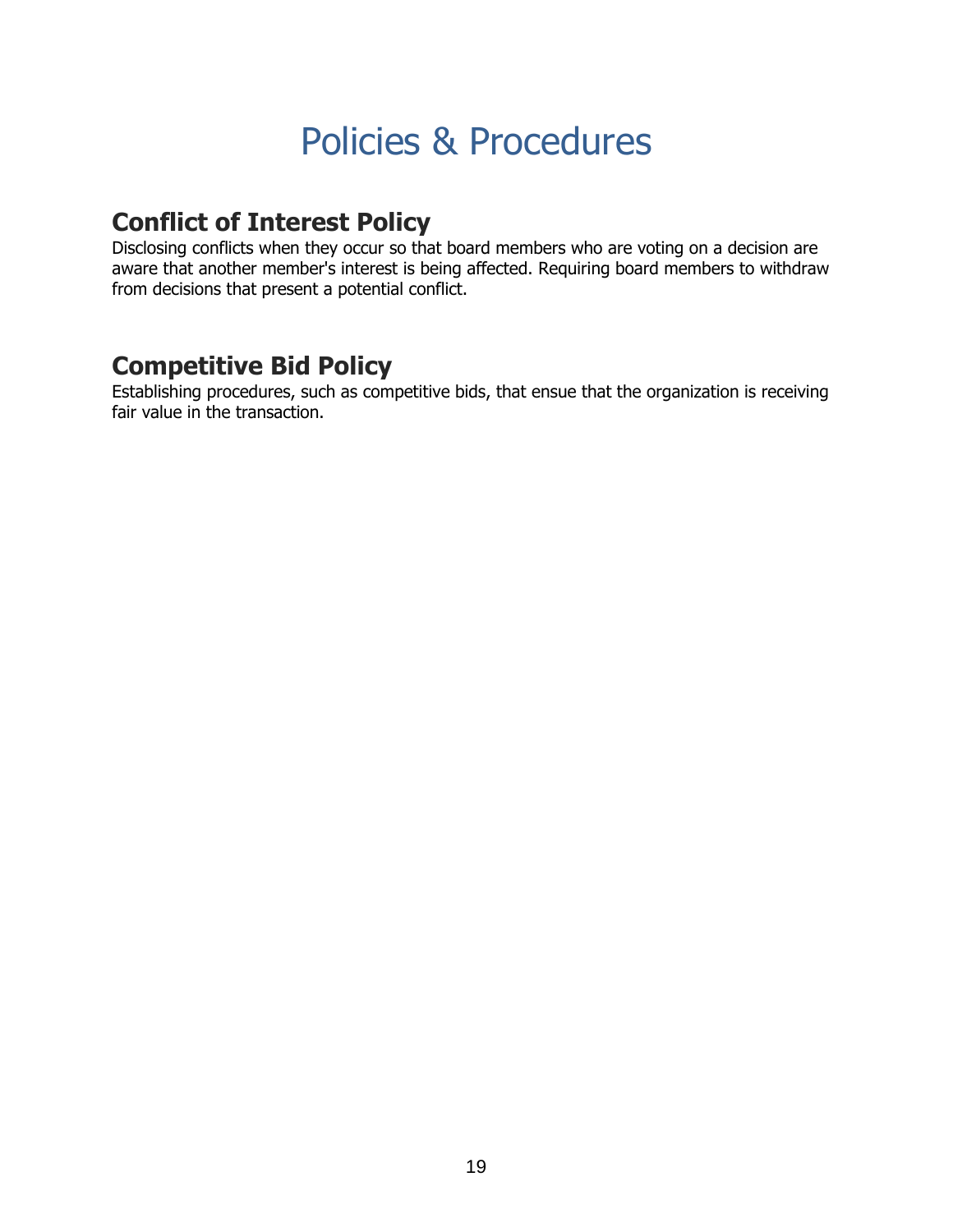# <span id="page-19-0"></span>BY-LAWS



Milton Family Community Center

BY-LAWS

PRIOR REVISION November 10, 2014

CURRENT REVISION August 8, 2016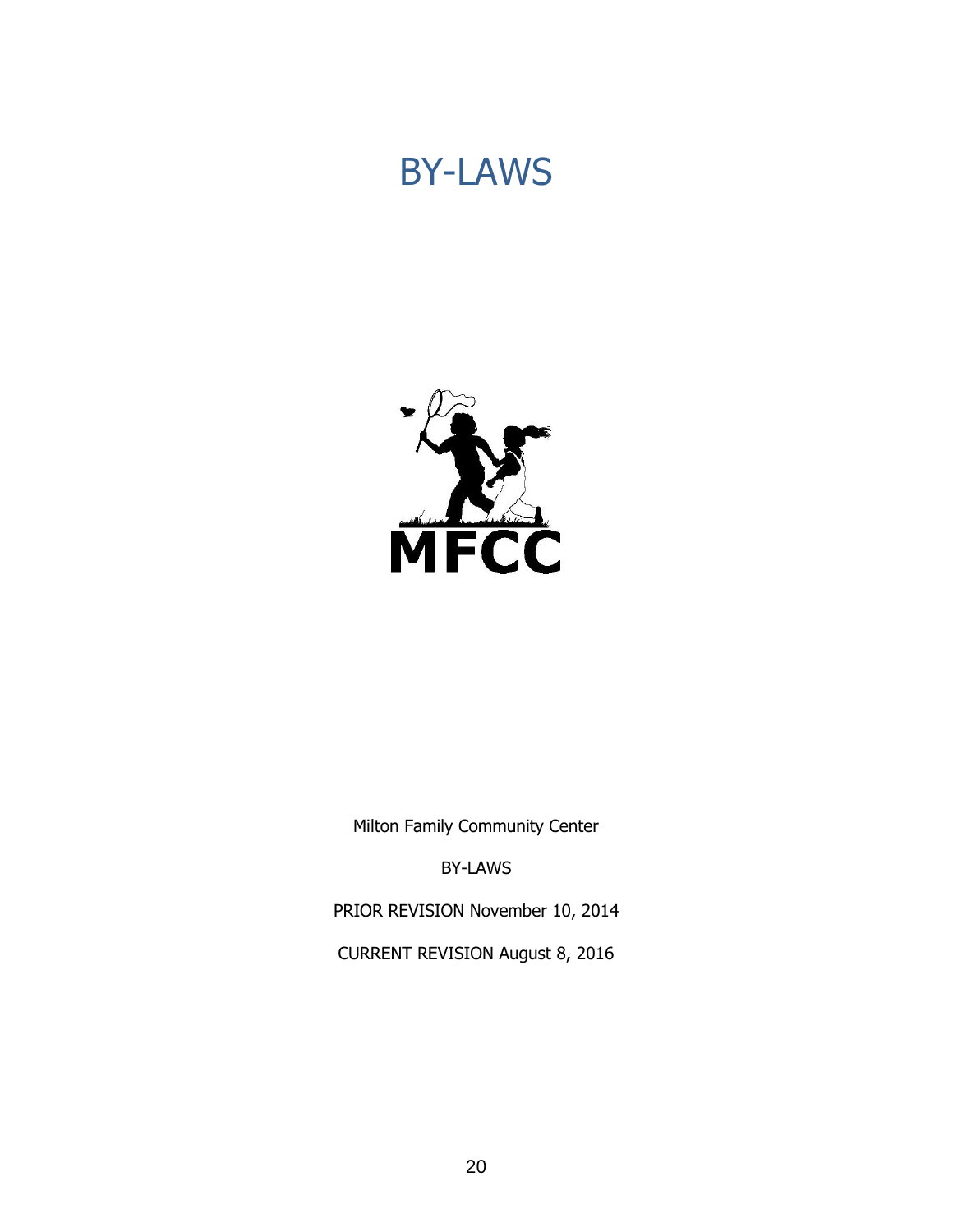### **Article I - Name**

The name of the Corporation shall be - MILTON FAMILY COMMUNITY CENTER, INC. (MFCC, Inc.) and is sometimes referred to in these By-Laws as the "Corporation".

### **Article II - Purposes**

The purposes shall be namely, to strengthen families, promote parent-child interaction, provide easier access to agencies, and promote community awareness.

The purposes of the Corporation are promoted through educational programs directed toward children, parents, teachers and the community.

The Corporation is not formed for pecuniary or financial gain, and in no part are the assets, income or profit, of the Corporation distributed to, nor shall they inure to the benefit of its directors or officers except to the extent permitted under the Not-for-Profit Corporation Law of the State of Vermont.

### **Article III - Office**

The registered office of the Corporation shall be located the Milton Family Community Center, 23 Villemaire Lane, Town of Milton, State of Vermont.

### **Article IV - Basic Policies**

- 1. The Corporation is a non-profit organization and shall be noncommercial, nonsectarian, nonpartisan and nondiscriminatory.
- 2. The name of the Corporation, or the names of any members in their official capacities, shall not be used in any connection with a commercial concern or with any partisan interest or for any purpose not appropriately related to the objects of the Corporation.
- 3. The Corporation shall cooperate with schools and other governmental and private agencies to further the purposes of the Corporation.
- 4. The Corporation shall be bound only by policies and commitments approved by the Board of Directors.

### **Article V - Membership, Dues & Non-Discrimination**

- 1. **Membership** Membership in the Corporation shall be available without regard to race, color, creed, national origin, age, sex, handicap, sexual orientation, or family or welfare status. The Corporation shall conduct an annual enrollment of members at the annual meeting but persons may be admitted to membership at any time.
- 2. **Duties**  Only members of the Corporation shall be eligible to participate in its business meetings or to serve in any of its elective or appointive positions.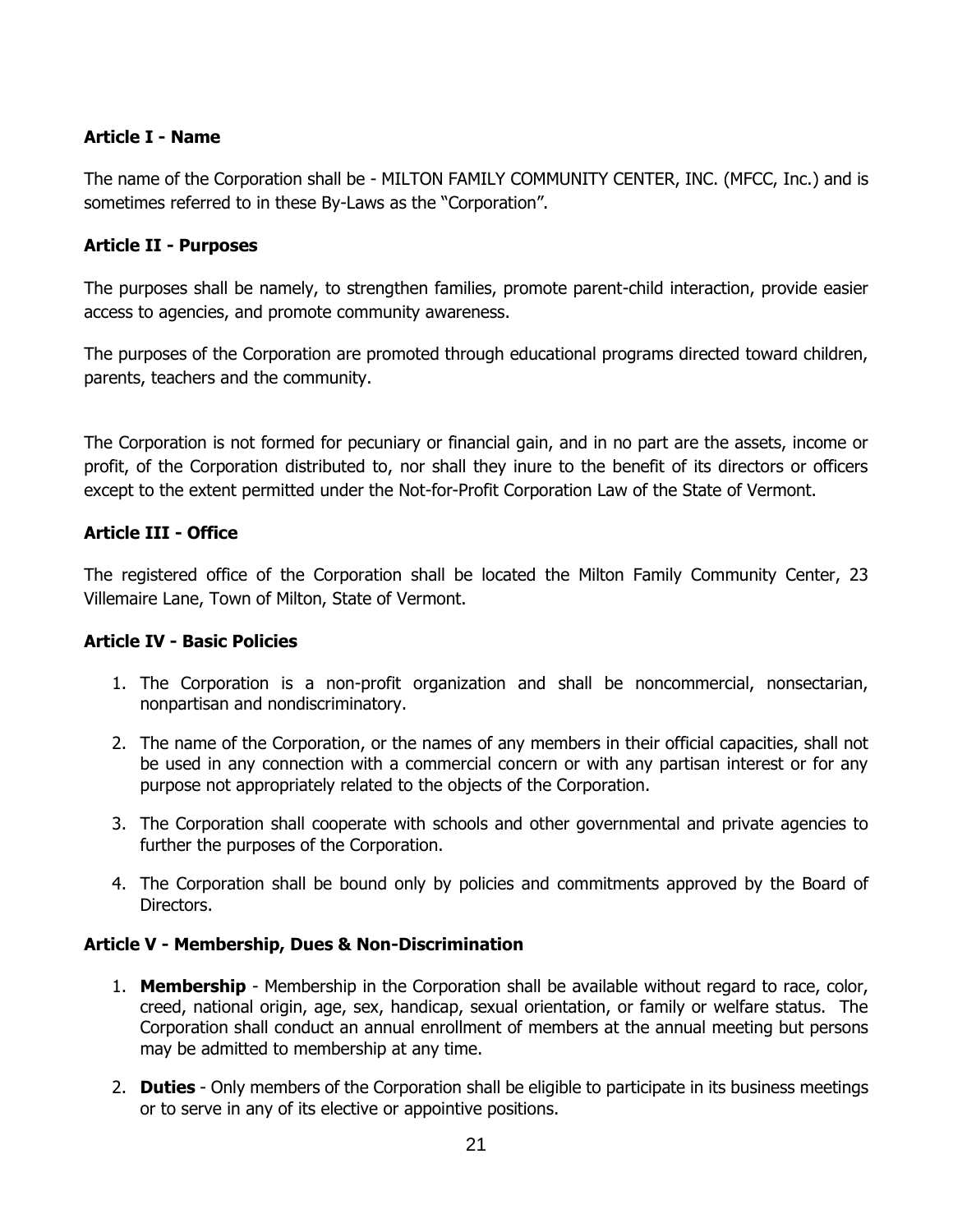- 3. **Termination of Membership** The board of directors by affirmative vote of two thirds of all the members of the board, may suspend or expel a member for cause after appropriate hearing and, by a majority vote of those present and voting at any regularly constituted meeting may terminate any member who shall be in default in the payment of dues for the period. The process shall be carried out in good faith. At least 15 days prior written notice shall be given to the member to be expelled, suspended or terminated. Said notice shall state the reasons for the action, and shall give the member an opportunity to be heard, orally or in writing, not less than five days before the effective dated of the proposed expulsion, suspension, or termination, so as to allow the board of directors' sufficient time to decide whether the action shall take place. Written notice of the proposed action shall be given by first class or certified mail and sent to the member's last address.
- 4. **Resignation** Any member may resign by filing a written resignation with the president or secretary.
- 5. **Reinstatement** On written request signed by a former member and filed with the secretary, the board of directors, by the affirmative vote of a majority of the board, may reinstate a member to membership on such terms as the board of directors may deem appropriate.
- 6. **Dues.** Each member of the Corporation shall pay annual dues, if any, as set by the Board of Directors from time to time.
- 7. **Voting Rights -** Each member in good standing shall be entitled to one vote on each matter submitted to a vote of the members.
- 8. **Annual Meeting** The annual meeting of the Corporations shall be held on the third Monday in September, for the purpose of electing directors and for the transaction of such other business as may come before the meeting. If the election of directors is not held on that day, the board of directors shall call a special meeting of the members as soon thereafter as is convenient. The meeting shall be held at the registered office, unless some other place is specified in the annual meeting notice. It may be held anywhere within the State of Vermont. At least seven (7) days notice shall be provided to the public. Members will be notified by mail or email.
- 9. **Special Meetings** The corporation shall hold a special meeting of members
	- a. On call of its board or the person or persons authorized to do so by these bylaws; or
	- b. If the holders of at least five percent of the voting members in good standing sign, date and deliver to any officer one or more written demands for the meeting describing the purpose or purposes for which it is to be held.
- 10. **Place of meeting** The board of directors may designate any place within the State of Vermont as the place of meeting for any annual meeting or for any special meeting called by the board or directors. A waiver of notice signed by all members may designate any place, either within the State of Vermont, as the place for the holding of such meeting. If no designation is made or if a special meeting is otherwise called, the place of the meeting shall be the registered office of the corporation in the Town of Milton, State of Vermont.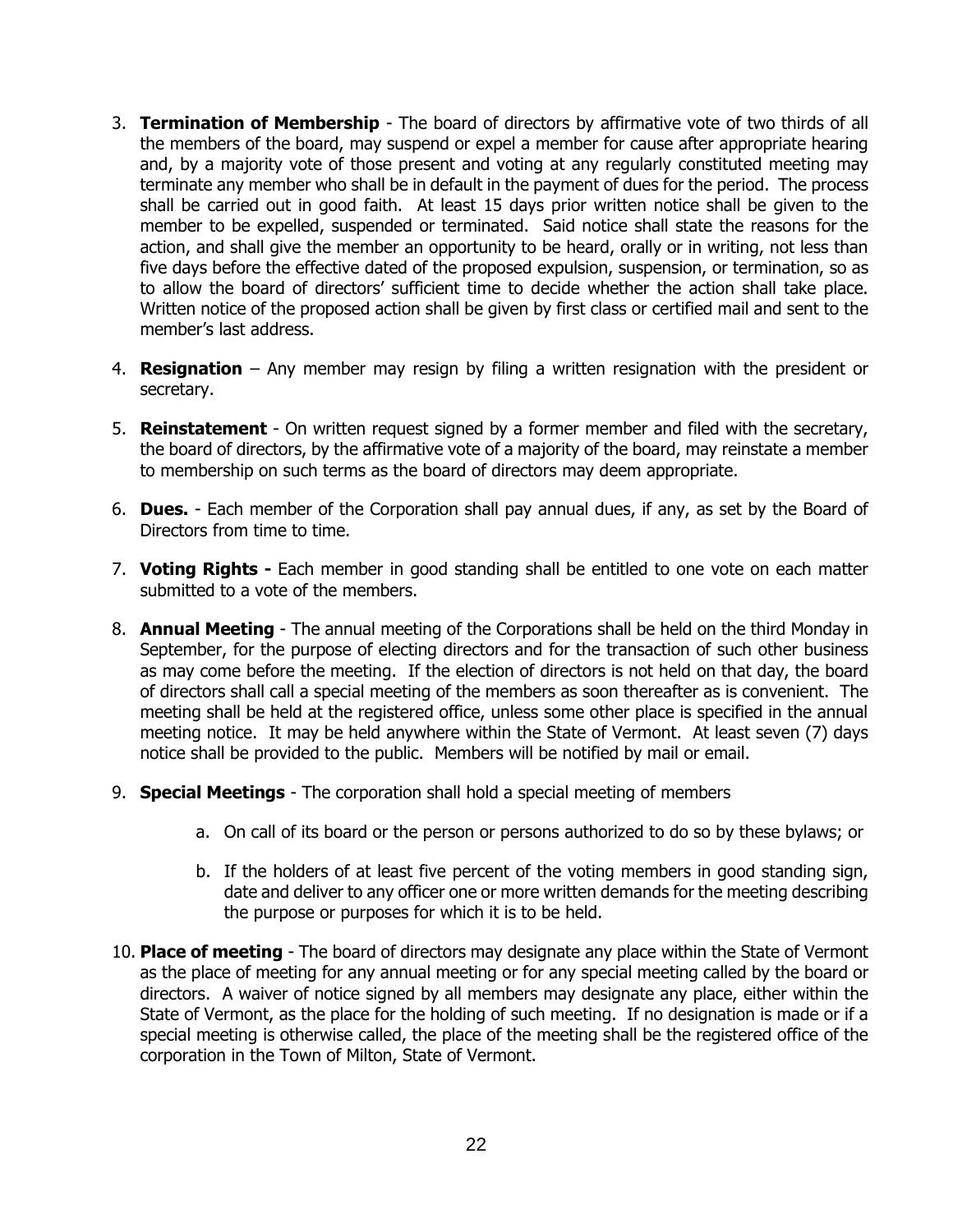- 11. **Notice of Meeting** Written notice stating the place, day, and hour of the meeting and in case of a special meeting, the purpose or purposes for which the meeting is called, shall be made by first class mail or telephone, or email, whichever is more convenient, at least two days in advance of said meeting.
- 12.**Quorum**  At least 50% plus one, of the current board membership (rev. 08.08.2016), represented in person or by proxy, shall constitute a quorum at a meeting of members. If less than a quorum is represented at a meeting, a majority of the members so represented may adjourn the meeting from time to time without further notice. At such adjourned meeting at which a quorum is present or represented, any business may be transacted that might have been transacted at the meeting as originally notified.
- 13. **Proxies** At all meetings of members, a member may not vote by proxy.
- 14. **Voting** Any action that is proper for a special meeting may be conducted by written ballot in lieu of a meeting.
- 15. **Resolutions**  All resolutions offered for the consideration of the members shall be presented in writing prior to discussion before the members
- 16. **Reports** At every annual meeting, in addition to any other business that may be transacted, the report of the directors, the Executive Director, the financial statement of the previous fiscal year and the minutes of the previous annual meeting shall be presented.
- 17. **Rules** Meeting of members shall be governed by **Robert's Rules of Order Newly Revised**  $(RONR)$ ,  $(10<sup>th</sup> Edition)$

### **Article VI - Board of Directors**

- 1 **Powers** The Board of Directors shall manage the business and affairs of the Corporation. The Board may appoint committees, for any purpose, including an executive committee that may exercise any authority of the board.
- 2 **Number, Tenure and Qualifications** The Board of Directors shall consist of no more than thirteen (13) persons, one of whom shall be a parent representative. The parent representative shall be a parent with a child or children in any current Milton Family Community Center program, which shall be willing to serve as liaison between parents and the Board. The Executive Director shall not serve as a member of the Board. The Board will attempt to have representation from cooperating agencies and towns served by the Corporation.

Directors, except for the parent representative, shall be elected for three (3) year terms. The parent representative shall be elected to a one (1) year term only. Directors shall have renewable terms, except for the parent representative. Directors shall be elected at the annual meeting of the members and the term of office of each director shall be three (3) years or until the elections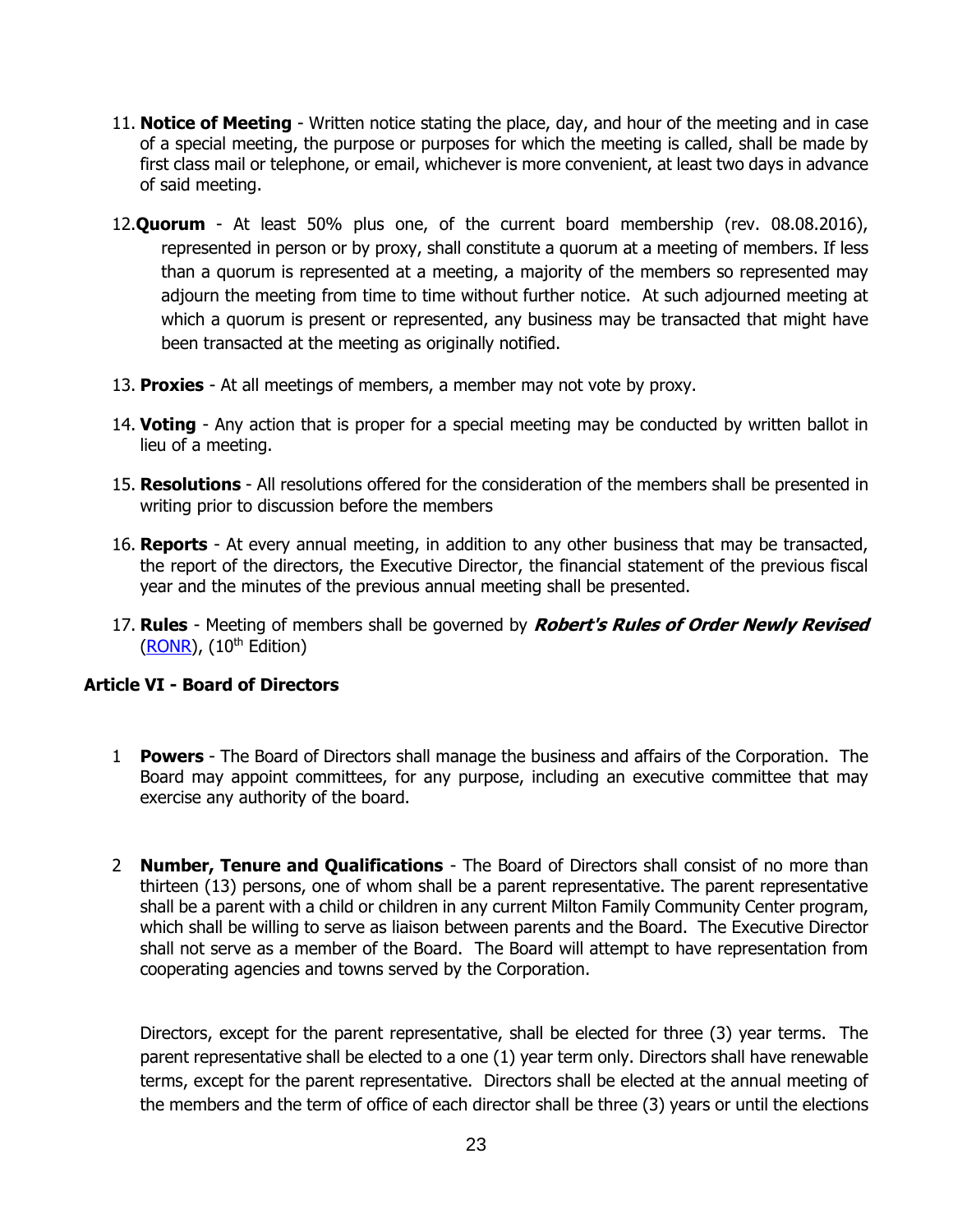and qualification of his or her successor. Directors must be residents of Vermont and must be members of the Corporation at the time of their elections.

- 3 **Regular Meetings**  The regular meeting of the board of directors shall be held without notice other than this bylaw immediately after and at the same place as the annual meeting of the members. The Board of Directors shall meet bi-monthly or more frequently, if needed, to transact the business of the Corporation. At least seven (7) days notice shall be provided, with agenda sent at least three (3) days before the meeting.
- 4 **Special Meetings** Special meetings of the board of directors may be called by or at the request of the president or any two directors and shall be held at the principal office of the corporation or at such other place as the directors may determine.
- 5 **Quorum**  A majority of the number of directors fixed in these bylaws shall constitute a quorum for the transaction business. The act of a majority of the directors present at a meeting at which a quorum is present shall be the act of the board of directors. Any action consented to in writing or via email by each and every director shall be valid as if adopted by the board of directors at a duly warned and held meeting of the board, provided such written consent is inserted in the minute book.
- 6 **Voting** Any action that is proper for a special meeting may be conducted by written ballot including email in lieu of a meeting.
- 7 **Removal of absent Directors** A board member who misses two (2) consecutive regular meetings, without notification may be terminated. Nothing in this provision shall be construed to prevent the person so terminated from requesting, and the board granting, reinstatement as a board member. Vacancies on the Board caused by death, resignation or removal of a Director shall be filled by appointment by the Board at its next regular meeting.
- 8 **Vacancies** Election to the Board of Directors shall be made at the Annual Meeting from nominations submitted by the Nominating Committee.
- 9 **Rules** The rules contained in Robert's Rules of Order Revised shall govern the conduct of all meetings of the Corporation, unless otherwise agreed by all the persons present at any meeting.
- 10 **Duties**  The duties of the Board of Directors shall be:
	- a. To annually review and approve the policies of the MFCC.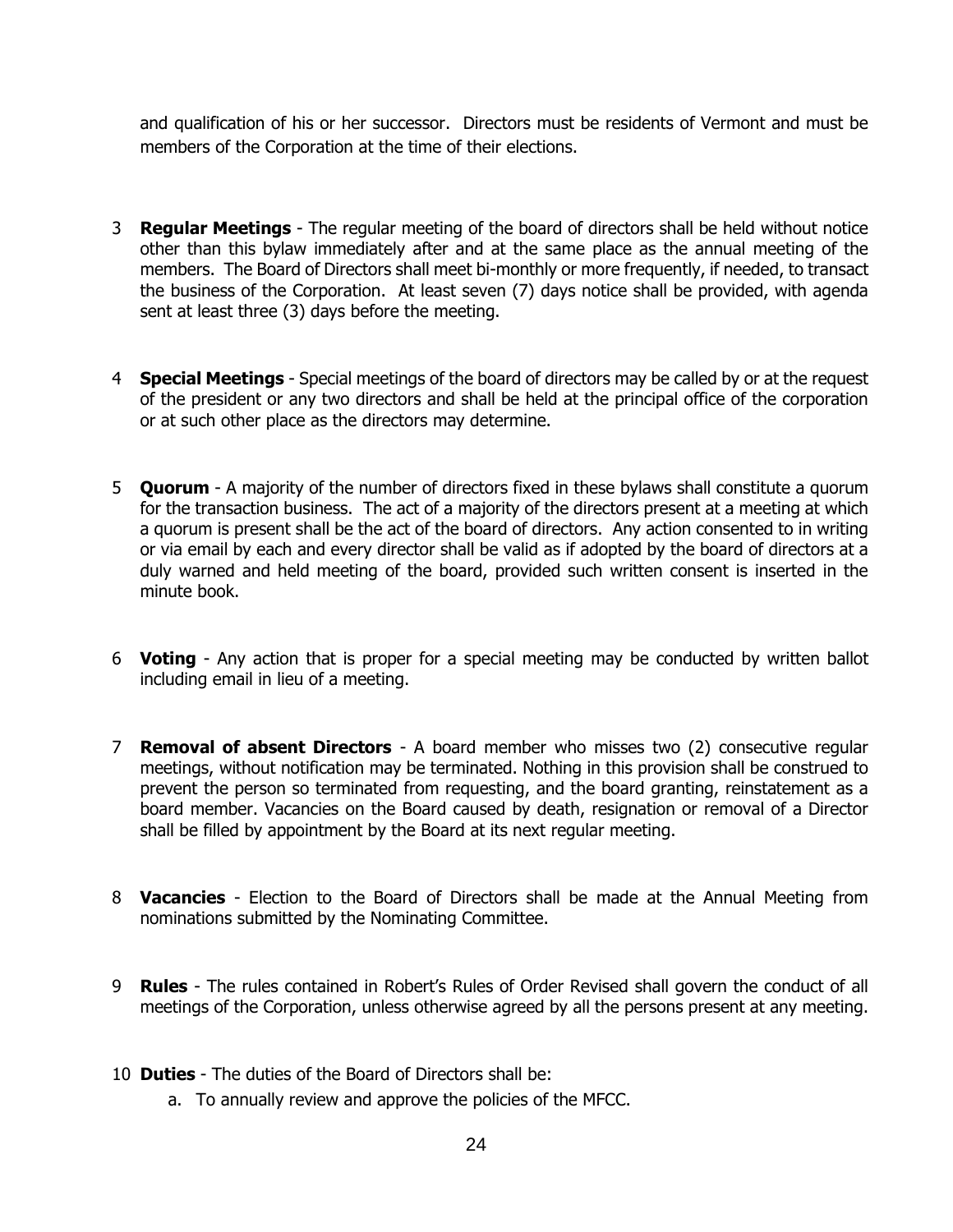- b. To adopt a budget for the fiscal year.
- c. To hire the Executive Director.
- d. To establish, maintain and support standing committees.
- e. To present a program report at the annual meeting.
- f. To transact any other necessary business of the Corporation.

#### **Article VII: Officers of the Corporation**

- 1 **Officers** The officers shall consist of a President, a Vice President, a Secretary, a Treasurer and the Immediate Past President.
- 2 **Election**  Election of officers shall take place at the first meeting of the Board of Directors following the Annual Meeting of the Corporation and they shall be elected by and from the Board of Directors.
- 3 **Term**  Officers shall serve for terms of one (1) year or until their successors are elected. The President may not simultaneously hold any other office. The other officers may serve in not more than two (2) offices simultaneously. The President will serve no more than four consecutive terms. (rev.9.16.2013)
- 4 **Removal**  Any officer elected or appointed by the board of directors may be removed by the board of directors whenever in its judgment the best interests of the corporation would be served.
- 5 **Vacancy** A vacancy in any office because of death, resignation, removal, disqualification may be filled by the board of directors for the unexpired portion of the term at its next regular meeting.

#### 6 **Duties of Officers** -

- a. **President**  The PRESIDENT shall preside at all meetings of the Board of Directors and shall cause regular and special meetings of the Board of Directors to be called in accordance with these By-Laws. The PRESIDENT shall see that the books of the Corporation, reports, statements and any other documents required by State law are properly made, kept and filed according to law. The PRESIDENT shall enforce these By-Laws and perform all duties incident to the position and office, which are required by law.
- b. **Vice President** The VICE PRESIDENT shall assist the President and shall perform the duties of the President in the absence or upon the disability of the President to act.
- c. **Secretary** The SECRETARY shall keep full and accurate minutes of all meetings and shall authenticate the records of the corporation upon request. The SECRETARY shall conduct the correspondence of the Corporation and perform other clerical and recording duties, as ordered by the Board.
- d. **Treasurer** The TREASURER shall cause to be kept, full and accurate records and accounts of all receipts and disbursements authorized by the Board. The TREASURER shall present a financial statement at every regular meeting of the Board of Directors and shall make a full report at the annual meeting. The President, the TREASURER or the Executive Director shall be authorized to co-sign checks. Two signatures are required for any checks over Seven Hundred Fifty Dollars (\$750.00). The Corporation accounts shall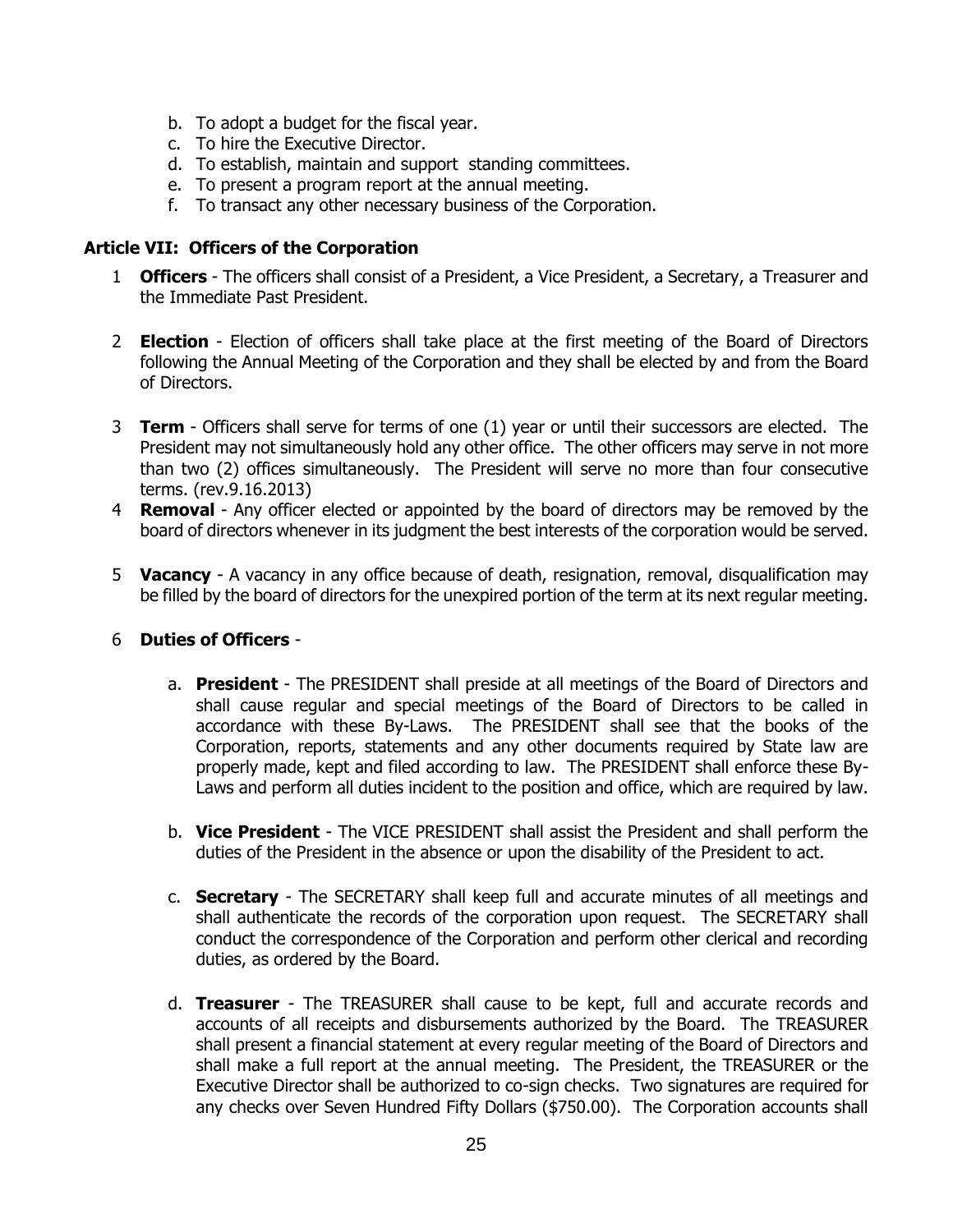be examined annually by an auditor who, satisfied that the corporate annual report is correct, shall sign a statement of that fact at the end of the report.

#### 7 **General Duties of All officers** -

- a. Perform the duties prescribed in the parliamentary authority in addition to those outlined in these By-Laws and those assigned from time to time.
- b. Deliver to their successors all official material not later than ten (10) days following the election of their successors.
- 8 **Executive Committee**  The officers and immediate Past President shall constitute the Executive Committee. The Executive Committee shall report to the Board of Directors all items requiring action.

#### **Article VIII - Nominations & Elections**

At least sixty (60) days prior to the annual meeting, the President shall appoint a Nominating Committee composed of not less than three (3), nor more than five (5), Directors to nominate the number of Directors necessary to fill vacancies on the Board, to nominate alternates for appointment to the Board, and to nominate officers for the coming year.

#### **Article IX - Committees**

The President shall appoint each member of the Board of Directors to serve on at least one of the following standing committees, including but not limited to:

- Development
- Program
- Finance
- Infrastructure Support

The Board shall set up such standing and temporary committees, which they deem necessary to adequately serve the needs of the Corporation. Each standing or temporary committee shall consist of a Chairperson to be named by the Board and committee members recruited by the chair. A temporary committee shall exist only so long as it serves a current, useful purpose. A temporary committee may be dissolved by the Board, if in the Board's opinion it no longer serves the current, useful description above.

### **Article X - Contracts, Loans, Checks, and Deposits**

1 **Contracts** - The Board of Directors may authorize the Executive Director or any officer or officers, to enter into any contract or execute and deliver any instrument in the name of and on behalf of the Corporation, and such authority may be general or confined to specific business. The Board shall annually authorize the Executive Director to enter into contracts that are approved in the budget or a part of the normal operation of the MFCC.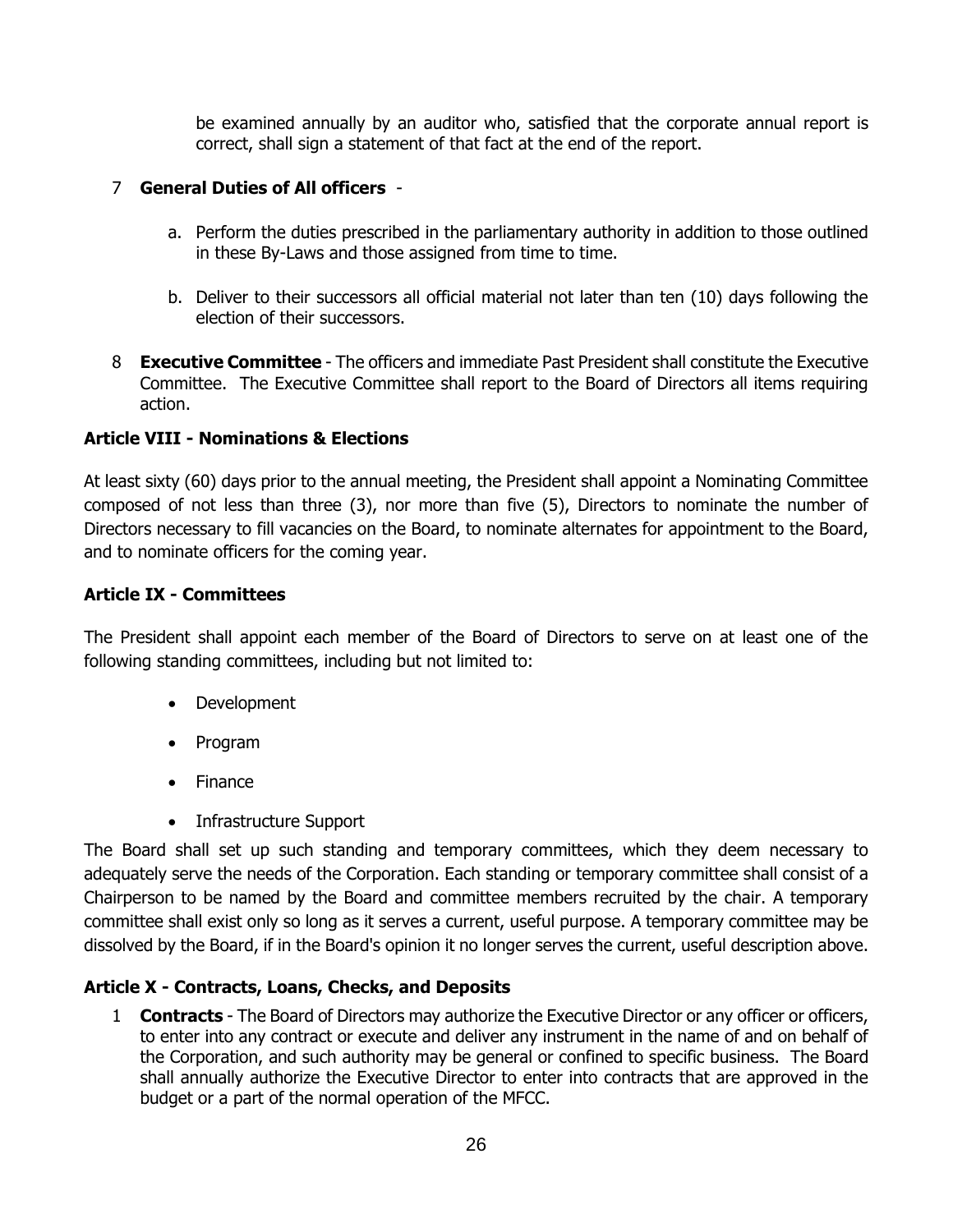- 2 **Loans**  No loans shall be contracted on behalf of the Corporation and no evidences of indebtedness shall be issued in its name unless authorized by a resolution of the Board of Directors. Such authority may be general or confined to specific instances.
- 3 **Checks** All checks, drafts, or other orders for the payment of money, notes, or other evidences of indebtedness shall be signed by such officer or officers, or Executive Director of the Corporation and in such manner as from time to time shall be determined by resolution of the Board of Directors. The President, the TREASURER or the Executive Director shall be authorized to cosign checks. Two signatures are required for any checks over Seven Hundred Fifty Dollars (\$750.00).
- 4 **Deposits** All funds of the Corporation shall be deposited from time to time to the credit of the Corporation in such banks, as the Board of Directors shall select.

### **Article XI - Fiscal Year**

The fiscal year of the Corporation shall be July  $1 -$  June 30.

### **Article XI - Liabilities**

Every Director and every officer of the Corporation and heirs, executors, administrators and other legal personal representatives shall, from time to time and at all times, be indemnified and saved harmless by the Corporation from and against every board member from:

- 1 Any liability and all costs, charges and expenses sustained or incurred in respect of any action, suit or proceeding that is proposed or commenced against a board member for or in respect of the execution of duties of office - and
- 2 All other costs, charges and expenses that a member of the board sustains or incurs in respect of the affairs of the Corporation except by his own willful neglect or default.

No Director of officer of the Corporation shall be liable for the acts, receipts, neglects or defaults by any other director or officer or employee, or for joining in any act of conformity, or for any loss, damage or expense happening to the corporation through the insufficiency or deficiency of title to any property acquired by order of the board for or on behalf of the Corporation or for the insufficiency or deficiency of any security in or upon which any of the monies of or belonging to the Corporation shall be placed out or invested or for any loss or damage arising from the bankruptcy, or insolvency of any person, firm or corporation with whom any monies, securities or effects shall be lodged or deposited or for any loss occasioned by any error or for any other loss, damage or misfortune whatever which may happen in the execution of the duties of his respective office or trusts or in relation thereto unless the same shall happen by or through his own willful act or default.

Any act or proceeding of any director of the board shall be deemed invalid or ineffective by reason of the subsequent ascertainment of any irregularity in regard to such act or proceeding or the qualifications of such director or directors.

Directors may rely upon the accuracy of any statement or report prepared by the Corporation's auditors and shall not be responsible or held liable for any loss or damage resulting from acting upon such statement or report.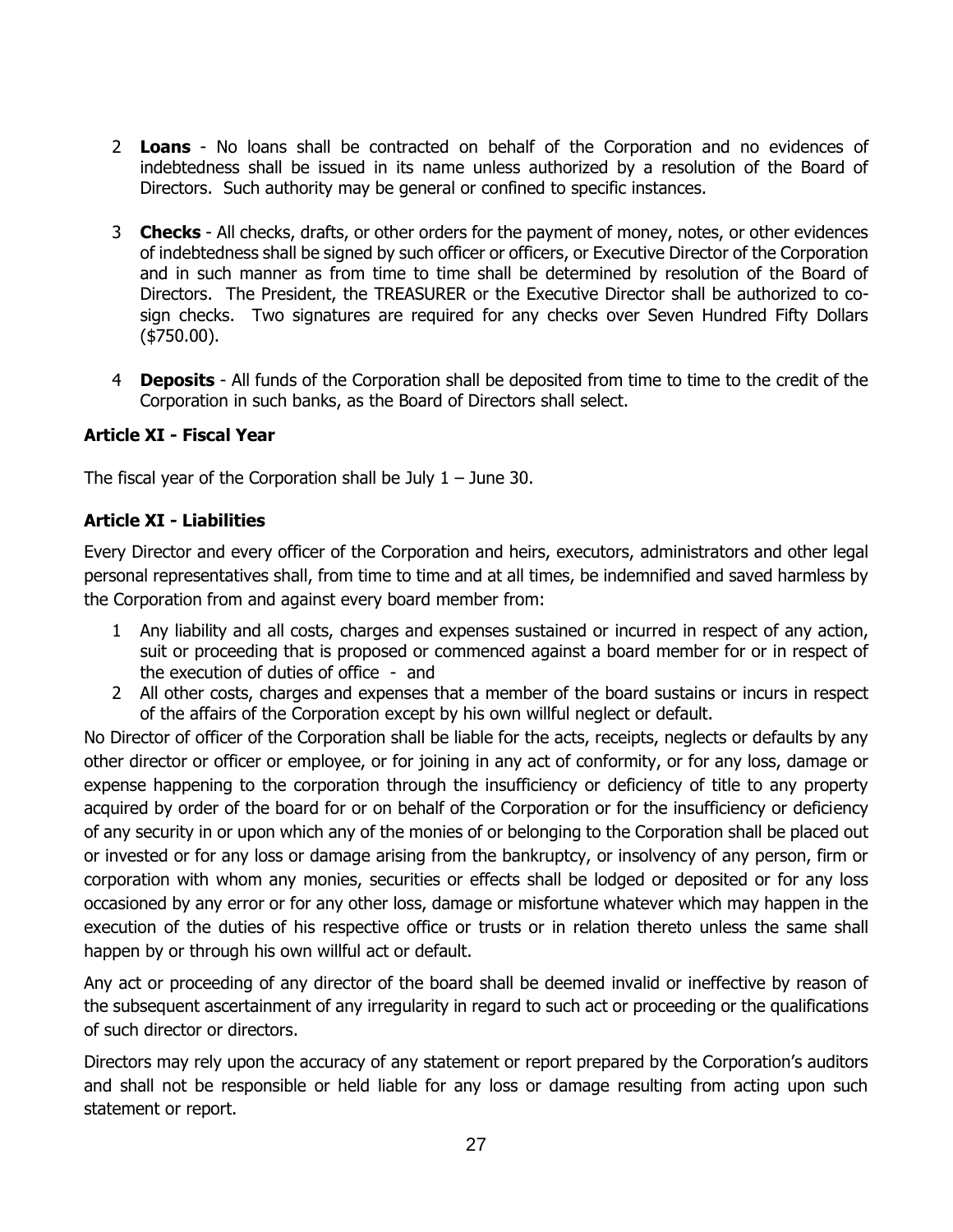### **Article XII - Amendments**

These By-Laws may be amended, repealed or altered in whole or in part by a majority vote at any regular or special meeting of the Corporation.

### **Article XIII - Dissolution of Assets**

In the event of dissolution of the Corporation, its net assets shall be paid over to such charitable organization or organizations, and in such proportions, as the membership of the Corporation shall determine, provided, however, that the organization or organizations to which the assets are paid over upon dissolution shall be within the classification of organizations which are eligible under the Internal Revenue Code at that time to receive deductible contributions, and this provision of the By-Laws shall not be subject to amendment.

#### **Article XIV - Books and Records**

The Corporation shall keep correct and complete books and records of accounts and shall also keep minutes of the proceedings of its members, Board of Directors and committees having and exercising any of the authority of the Board of Directors, and shall keep at the principal office a record giving the names and addresses of the Board of Directors. The Board shall permit public access to all records, data and minutes of each meeting.

### **Article XV - Conflict of Interest**

All directors and officers shall disclose to the Board of Directors any possible conflict of interest at the earliest practical time. When a Board member has cause to believe that a matter to be voted upon will involve the member in a conflict of interest, the member shall abstain from voting on such matter. Board members shall determine by a simple majority vote whether or not a board member has a conflict of interest. A board member who declares conflict of interest or who has been declared so by the Board shall not enter into debate or vote concerning the matter. Minutes will reflect that a decision was made regarding the director or officer's conflict of interest.

A director or officer of the Milton Family Community Center shall be considered to have a conflict of interest if

a. the director or officer has an existing or potential financial or other interest which impair or might reasonably appear to impair such director or officer's independent un-biased judgment in the discharge of his or her responsibilities to the Milton Family Community Center or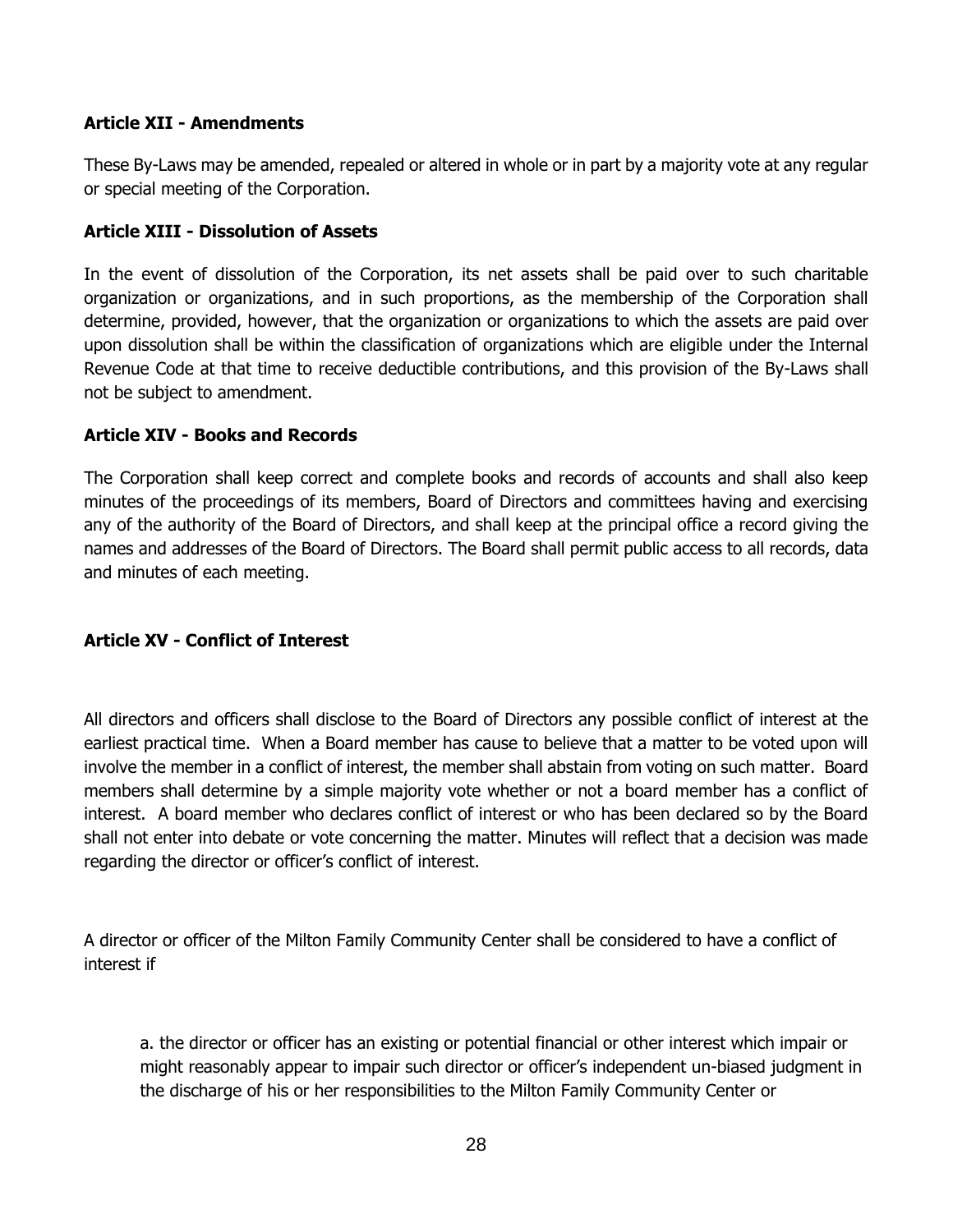b. the director or officer is aware that a member of his or her family or any organization or affiliates thereof in which such director or officer has such existing or potential financial or other interests.

If a director or officer of the Milton Family Community Center has reasonable cause to believe a director has failed to disclose actual or possible conflicts of interest, it shall inform the Board of Directors of the basis for such belief and afford the person in question an opportunity to explain the alleged failure to disclose. If, after hearing the person's response and after making further investigation as warranted by the circumstances, the Board of Directors determines the person has failed to disclose an actual or possible conflict of interest, appropriate corrective action shall be taken.

### **Article XVI: Fraudulent or Dishonest Conduct Policy**

#### 1 **Definition -**

Fraudulent or dishonest conduct: A deliberate act or failure to act with the intention of obtaining an unauthorized benefit. Examples of such conduct include, but are not limited to:

- Fraudulent or alteration of documents
- Unauthorized alteration or manipulation of computer files
- Fraudulent financial reporting
- Pursuit of a benefit or advantage in violation of the By-Laws Conflict of Interest **Policy**
- Misappropriation or misuse of resources, such as funds, supplies, or other assets
- Authorizing or receiving compensation for hours not worked

Reporter: An employee, consultant, or volunteer who informs a supervisor, the Executive Director or the President of the MFCC Board of Directors about an activity relating to the Milton Family Community Center which that person believes to be fraudulent or dishonest.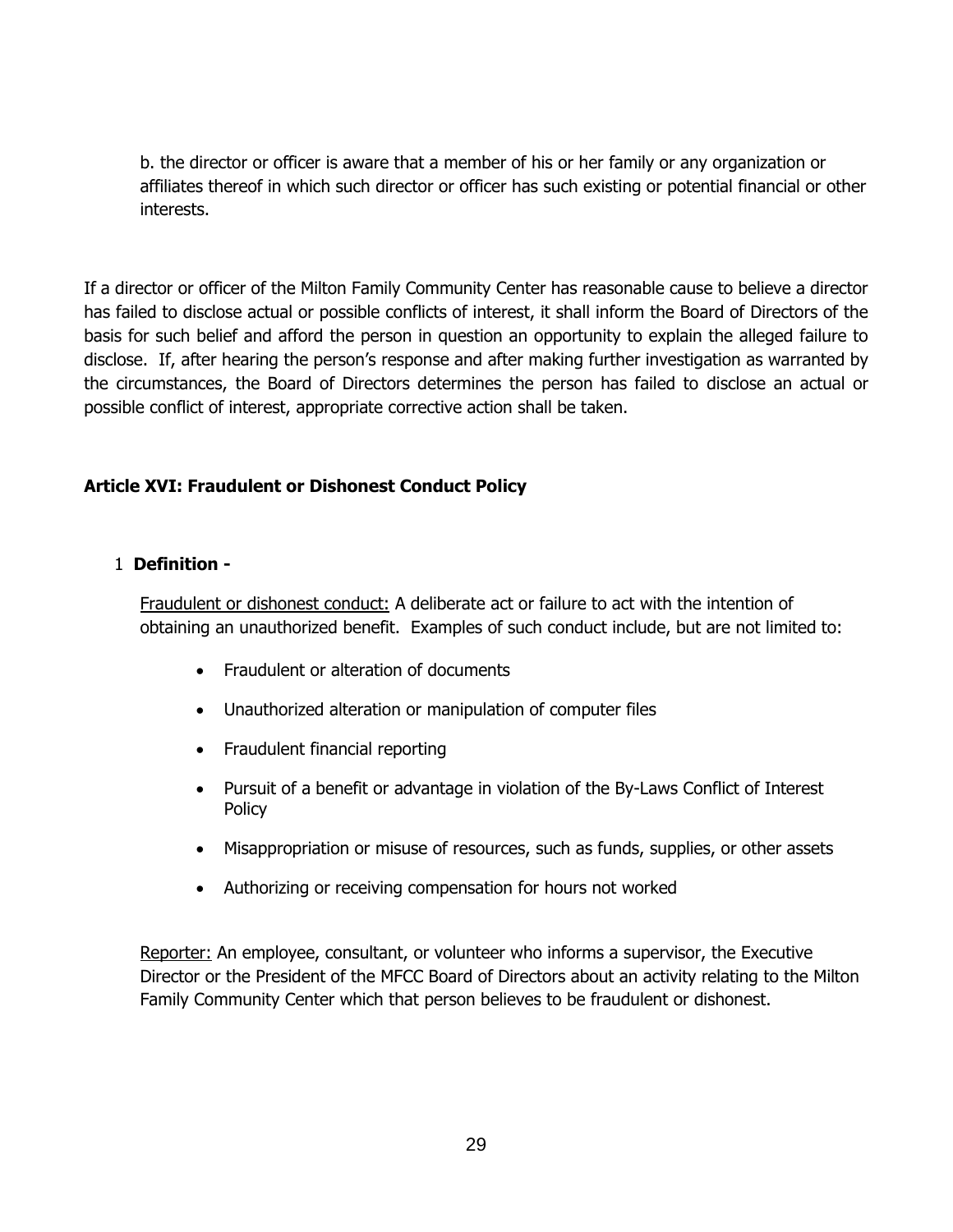#### 2 **Rights and Responsibilities -**

A reporter who becomes aware of suspected misconduct shall immediately report the suspected fraudulent or dishonest conduct to the Board of Directors. Reporters shall not conduct any investigative or other follow-up steps on their own.

The MFCC Board of Directors shall assure for reasonable care in dealing with any suspected misconduct to avoid baseless allegations or premature notice to persons suspected of misconduct and/or disclosure of suspected miscount to others not involved with the investigation, and Violations of a person's rights and law.

All relevant matters, including suspected but unproved matters, will be reviewed and analyzed, with documentation of the receipt, retention, investigation and treatment of the complaint. Appropriate corrective action will be taken, if necessary. Investigations may warrant investigation by independent persons such as auditors and/or attorneys.

Reports will be handled with sensitivity, discretion and confidentiality to the extent allowed by the circumstances and the law. Reports will only be shared with those who have a need to know so that the Board of Directors can conduct an effective investigation, determine what action to take on the results of any such investigation, and in appropriate cases consult with law enforcement personnel.

Should legal action be taken against a person or persons as a result of a report, such persons may have the right to know the identity of the reporter.

### 3 **Reporter Protection -**

Milton Family Community Center Board of Directors shall prohibit any form of retaliation against a reporter for reporting an activity which that person believes to be fraudulent or dishonest. Retaliation includes, but is not limited to adversely affecting the terms or conditions of the reporter's employment, threats of physical harm, loss of job, punitive work assignments, or impact on salary or fees.

Reporters who believe that they have been retaliated against shall file a written complaint with the Executive Director or President of the MFCC Board of Directors. Any complaint of retaliation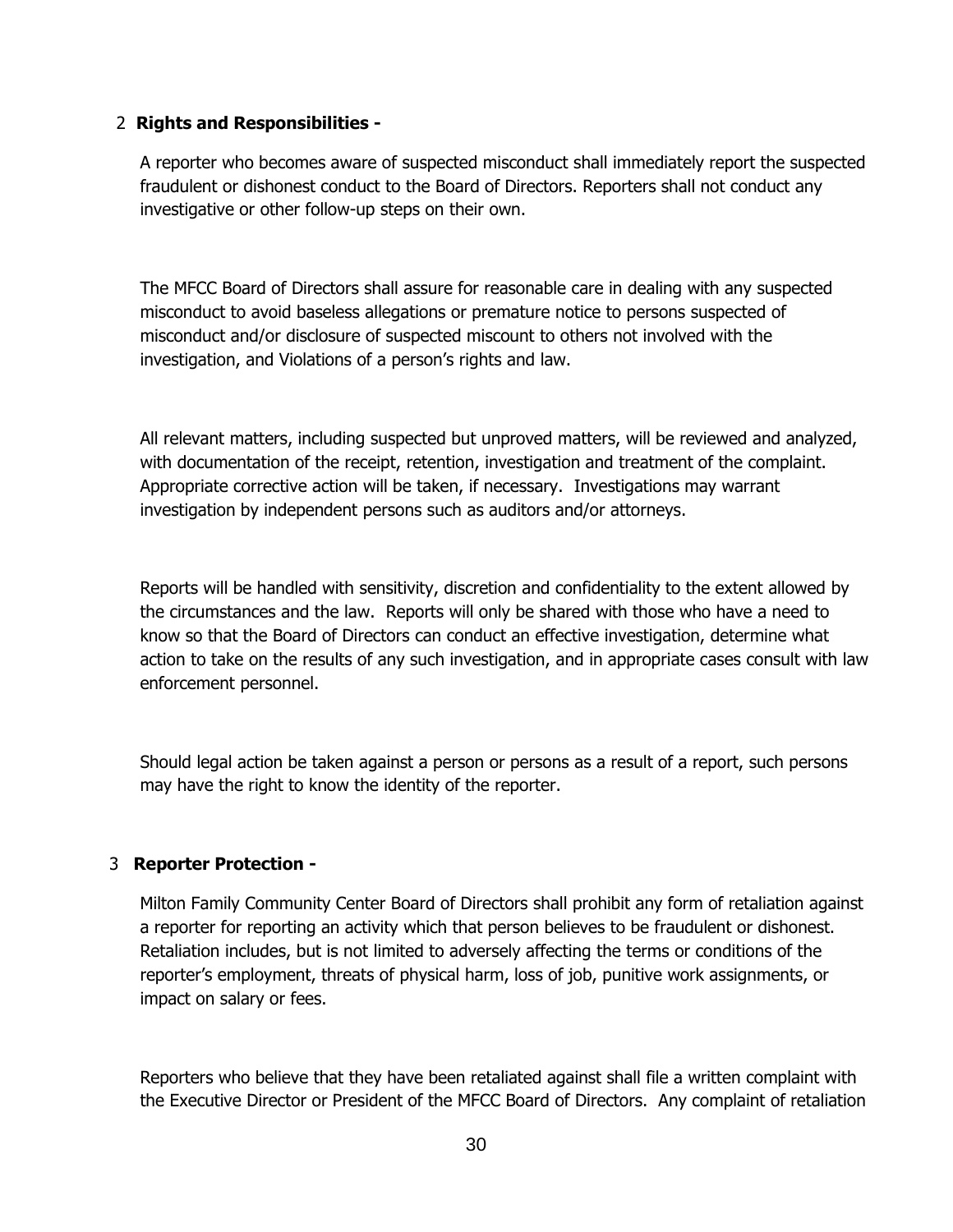will be promptly investigated and appropriate corrective measures taken if allegations of retaliation are substantiated. This protection from retaliation is not intended to prohibit supervisors from taking action, including disciplinary action, in the usual scope of their duties and based on valid performance related factors.

### **Article XVII: Document Retention and Destruction Policy**

### 1 **Purpose**

In accordance with the Sarbanes-Oxley Act, which makes it a crime to alter, cover up, falsify, or destroy any document with the intent of impeding or obstructing any official proceeding, this policy provides for the systematic review, retention and destruction of documents received or created by the Milton Family Community Center in connection with the transaction of organized business. This policy covers all records and documents, regardless of physical form, contains guidelines for how long certain documents should be kept and how records should be destroyed. The policy is designed to ensure compliance with federal and state laws and regulations to eliminate accidental or innocent destruction of records and to facilitate the Milton Family Community Center's operations by promoting efficiency and freeing up valuable storage space.

### 2 **Document Retention**

The Milton Family Community Center follows the document retention procedures outlined below. Documents that are not listed, but are substantially similar to those listed in the schedule, will be retained for the appropriate length of time.

| Articles of Incorporation                                            | Permanent |
|----------------------------------------------------------------------|-----------|
| IRS Form 1023 to file for tax-exempt and/or charitable status        | Permanent |
| Letter of Determination granting tax-exempt and/or charitable status | Permanent |
| By-Laws                                                              | Permanent |
| <b>Board Policies</b>                                                | Permanent |

Corporate Records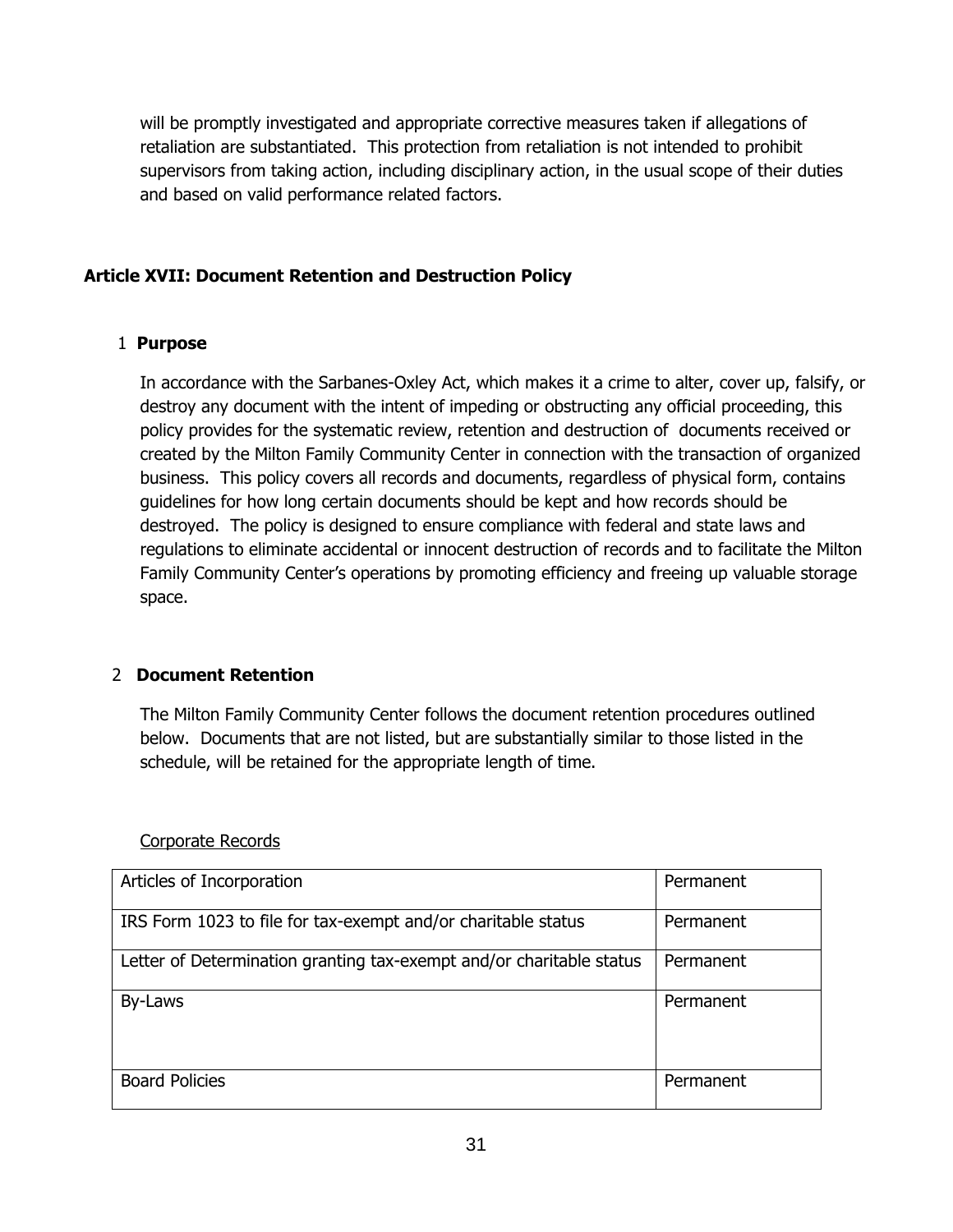| <b>Resolutions</b>                                | Permanent |
|---------------------------------------------------|-----------|
|                                                   |           |
|                                                   |           |
| <b>Board Meeting Minutes</b>                      | Permanent |
|                                                   |           |
|                                                   |           |
| Sales tax exemption documents                     | Permanent |
|                                                   |           |
|                                                   |           |
| Tax or employee identification number designation | Permanent |
|                                                   |           |
|                                                   |           |
| Annual corporate filings                          | Permanent |
|                                                   |           |
|                                                   |           |

## Financial Records

| Chart of Accounts                                                 | Permanent |
|-------------------------------------------------------------------|-----------|
| <b>Fiscal Policies and Procedures</b>                             | Permanent |
| <b>Audits</b>                                                     | Permanent |
| <b>Financial statements</b>                                       | Permanent |
| Depreciation schedule                                             | Permanent |
| <b>Fixed Asset Records</b>                                        | Permanent |
| General Ledger                                                    | Permanent |
| Check register/books                                              | 7 years   |
| Business expenses documents                                       | 7 years   |
| Bank deposit slips                                                | 7 years   |
| Cancelled checks (permanent for important payments and purchases) | 7 years   |
| Accounts Payable and Receivable                                   | 7 years   |
| Invoices $-$ to customers, from vendors                           | 7 years   |
| Investment records (deposits, earnings, withdrawals)              | 7 years   |
| Property/asset inventories                                        | 7 years   |
| Petty cash receipts/documents                                     | 3 years   |
| Credit card receipts                                              | 3 years   |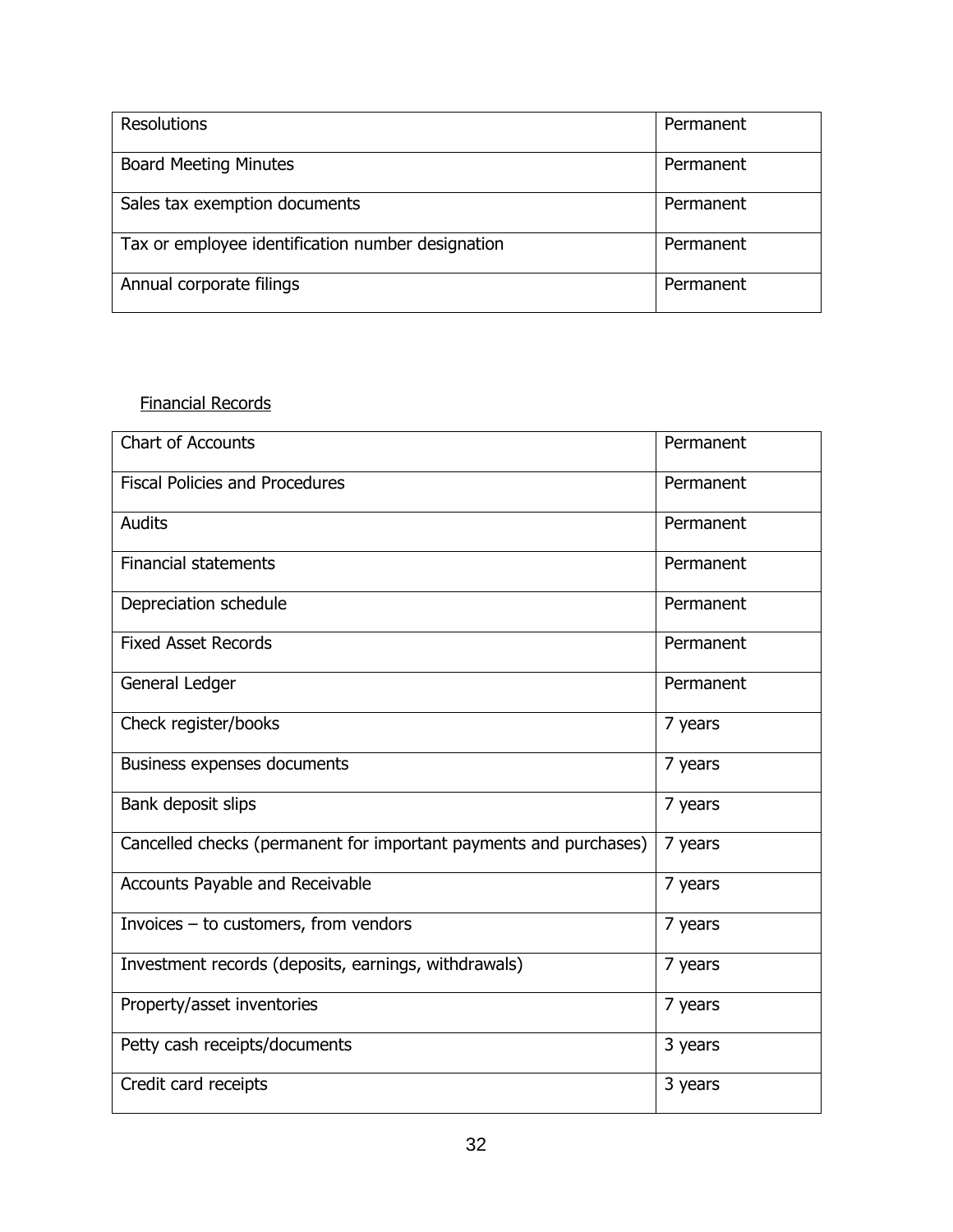| <b>Bank statements</b>             | 3 years |
|------------------------------------|---------|
| <b>Bank reconciliations</b>        | 2 years |
| Electronic Fund Transfer documents | 2 years |

## Tax Records

| 990 Annual tax filing                                | Permanent |
|------------------------------------------------------|-----------|
| Payroll registers, including tax withholdings        | ' years   |
| Filing of fees paid to professionals (IRS Form 1099) | 7 years   |
| Payroll tax returns                                  | 7 years   |
| W-2 statements                                       | ' years   |

# Personnel Records

| Employee offer letters               | Permanent                    |
|--------------------------------------|------------------------------|
| Confirmation of employment letters   | Permanent                    |
| Benefits description per employee    | Permanent                    |
| Pension records                      | Permanent                    |
| Personnel files                      | 7 years after<br>termination |
| Job descriptions, performance goals  | 7 years after<br>termination |
| Time reports                         | 7 years                      |
| Payroll records and summaries        | 7 years                      |
| <b>Workers' Compensation records</b> | 5 years                      |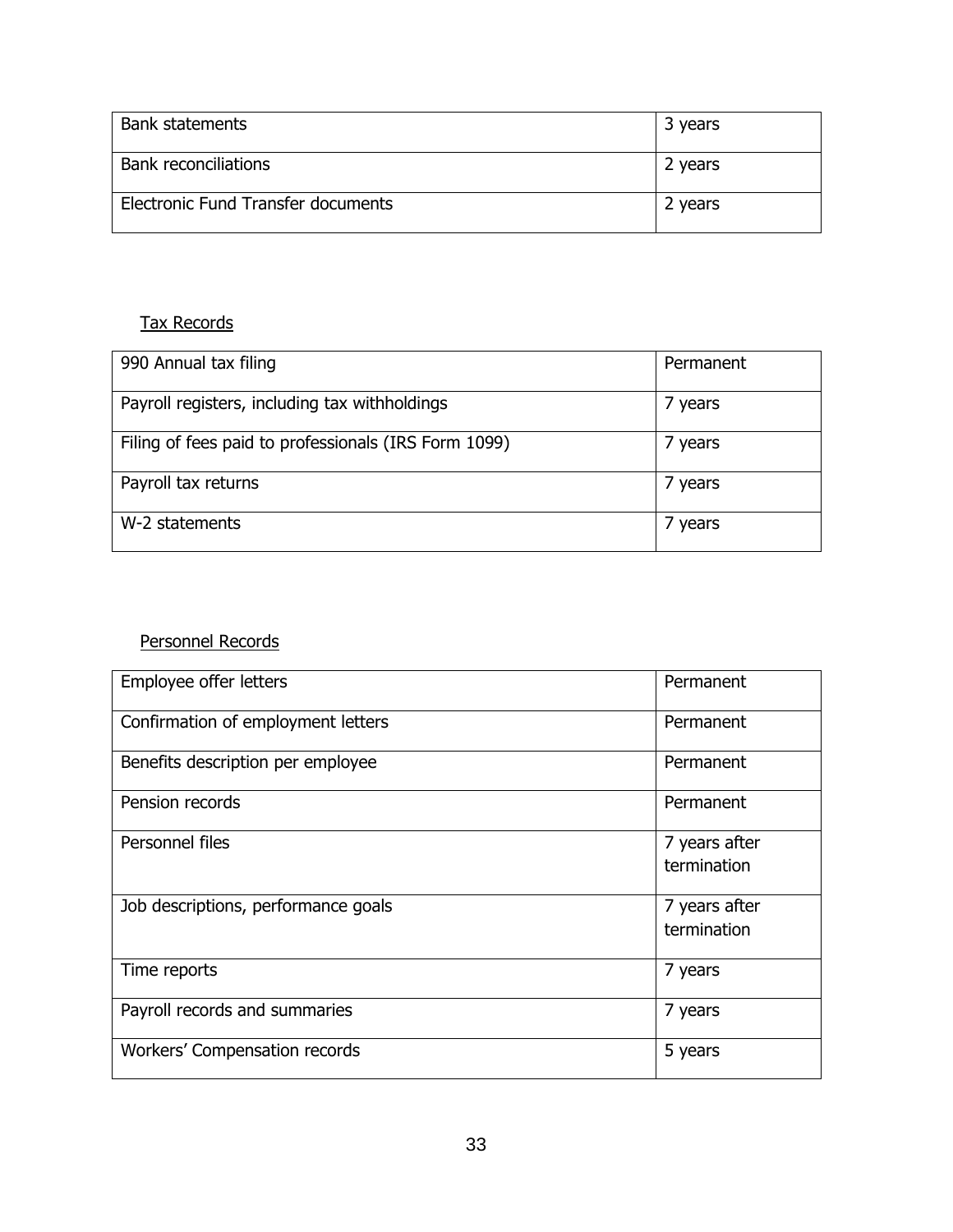| Employee applications and resumes | 3 years after<br>termination |
|-----------------------------------|------------------------------|
| I-9 Forms                         | 3 years after<br>termination |

## Insurance Records

| Insurance claims applications                       | Permanent |
|-----------------------------------------------------|-----------|
| Insurance dispersions/denials                       | Permanent |
| Property insurance policy $-$ expired               | 3 years   |
| Directors and officers insurance policy $-$ expired | 3 years   |
| Workers' compensation insurance policy $-$ expired  | 3 years   |
| General liability insurance policy - expired        | 3 years   |

# **Contracts**

| All insurance contracts | Permanent         |
|-------------------------|-------------------|
| Construction contracts  | Permanent         |
| Legal correspondence    | Permanent         |
| Loan/mortgage contracts | Permanent         |
| Leases/deeds            | Permanent         |
| Warranties              | 7 years           |
| Contracts - minor       | Life plus 4 years |

Donations/Funder Records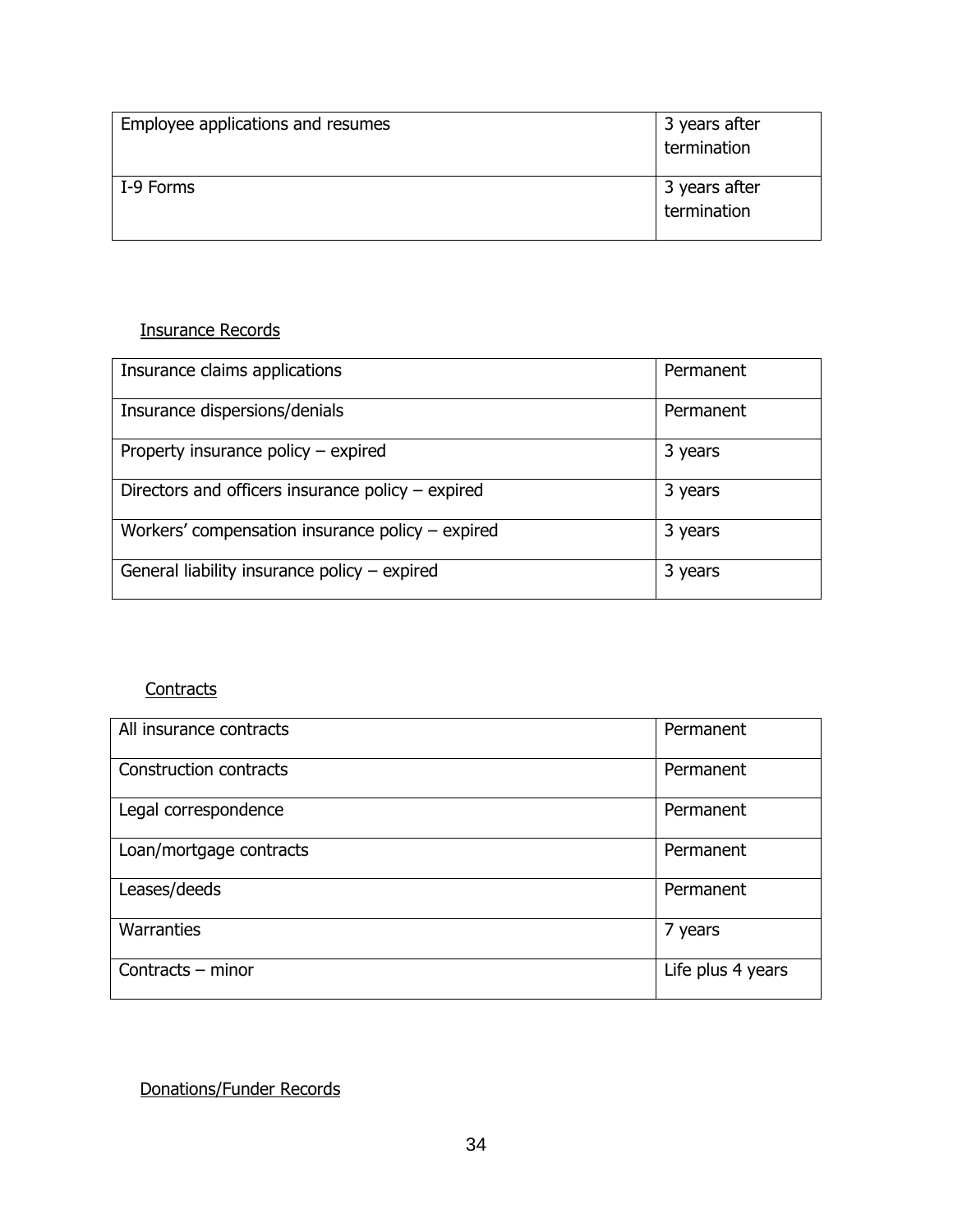| Donor list             | ' years |
|------------------------|---------|
| Grant applications     | 7 years |
| Donor acknowledgements | ' years |

#### Management Plans and Procedures

| Strategic plans                                                                       | 7 years |
|---------------------------------------------------------------------------------------|---------|
| Staffing, programs, marketing, finance, fundraising and evaluation   7 years<br>plans |         |

#### Program Records

All intake forms, contracts for childcare, etc. referencing clients should be kept for 7 years. Electronic files are sufficient.

#### 3 **Electronic Documents and Records**

Electronic documents shall be retained as if they were paper documents. Therefore, any electronic files, including records of donations made online, that fall into one of the document types on the above schedule shall be maintained for the appropriate amount of time. If a user has sufficient reason to keep an e-mail message, the message should be printed in hard copy and kept in the appropriate file or moved to an "archived" computer file folder. Backup and recovery methods will be tested on a regular basis.

#### 4 **Emergency Planning**

The Milton Family Community Center's records will be stored in a safe, secure and accessible manner. Documents and financial files that are essential to keeping the Milton Family Community Center operating in an emergency will be duplicated or backed up at least every week and maintained off site.

#### 5 **Document Destruction**

The Financial Manager is responsible for the ongoing process of identifying Milton Family Community Center records, which have met the required retention period, and overseeing their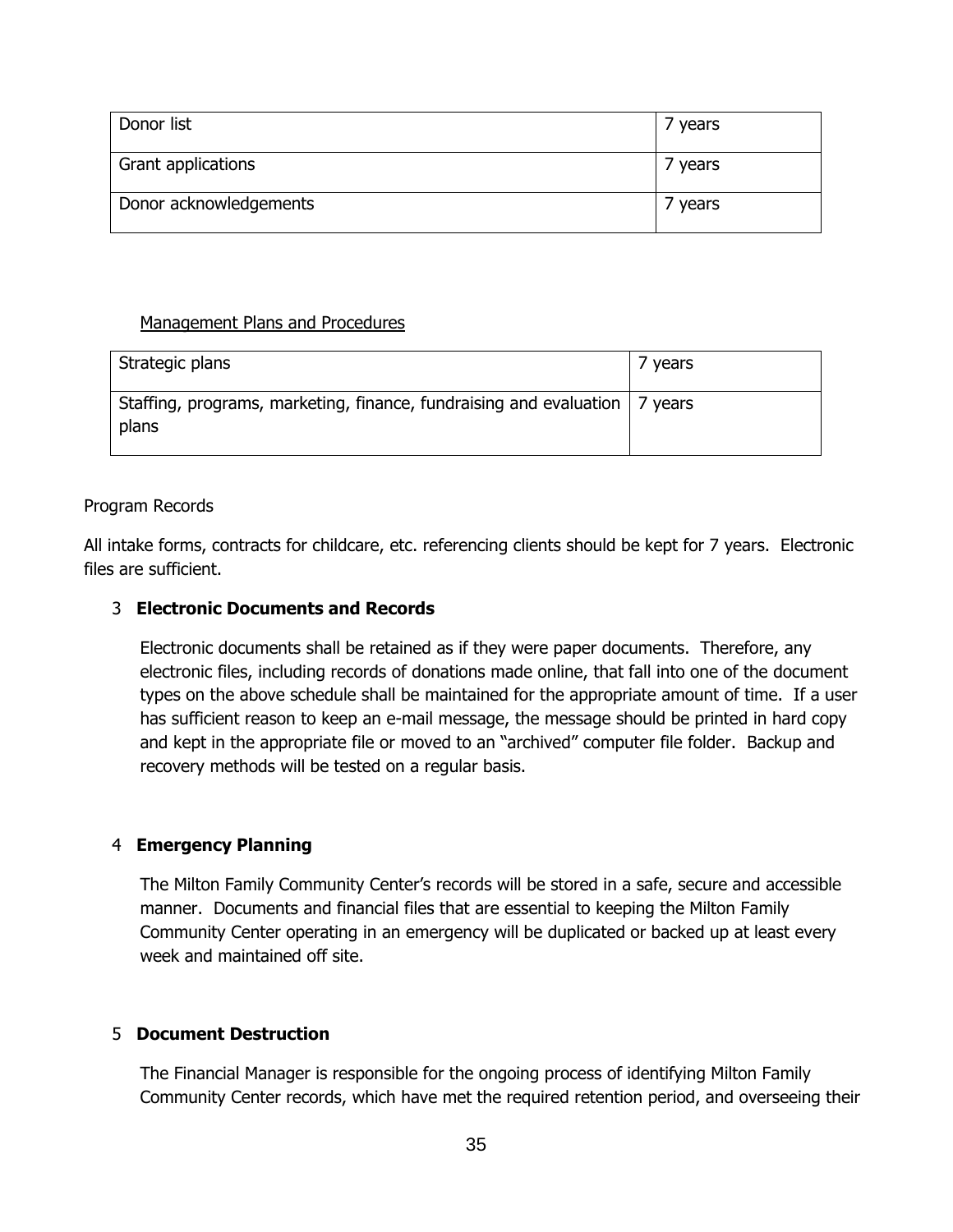destruction. Financial and personnel related documents will be shredded. Document destruction will be suspended immediately, upon any indication of an official investigation or when a lawsuit is filed or appears imminent. Destruction will be reinstated upon conclusion of the investigation.

### 6 **Compliance**

Failure to follow this policy could result in possible civil and criminal sanctions against the Milton Family Community Center and its employees and possible disciplinary action against responsible individuals. The Finance Manager and the Milton Family Community Center Board Treasurer will periodically review these procedures with legal counsel or the organization's certified public accountant to ensure that they are in compliance with new or revised regulations. The Board of Directors gives authority to the Executive Director to make any changes in this policy that are due to mandates by state or federal law.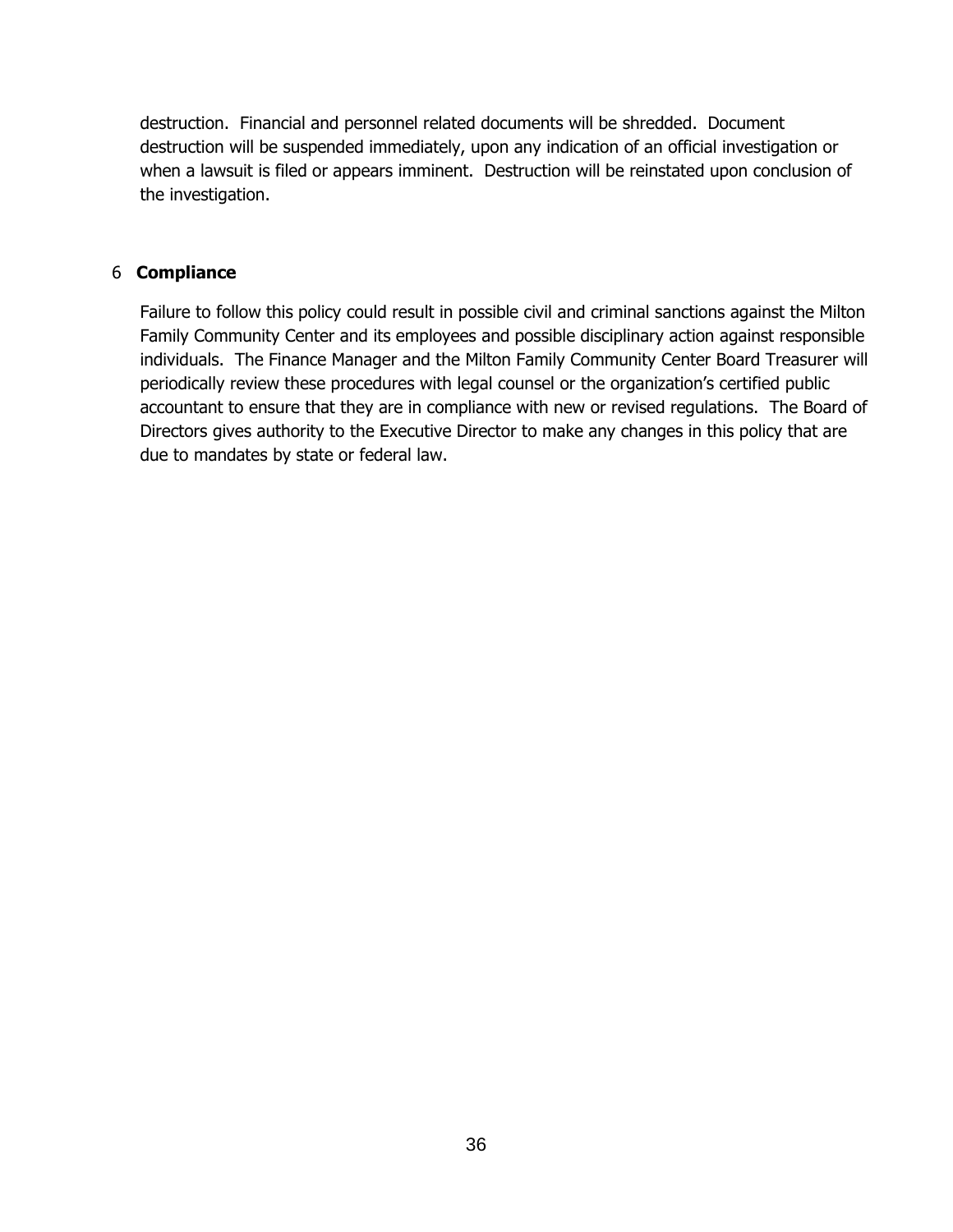# Board Contact List

# <span id="page-36-0"></span>**2020-2021 MILTON FAMILY COMMUNITY CENTER BOARD OF DIRECTORS**

**\*\*Executive Director is not a voting member**

| Name *                   | Title*                       | <b>Email Address</b>             |
|--------------------------|------------------------------|----------------------------------|
| <b>Laura Butler</b>      | <b>President</b>             | mbutler52@comcast.net            |
| $*vacant$                | <b>Vice President</b>        |                                  |
| $*vacant$                | Treasurer                    |                                  |
| <b>Stephanie Wobby</b>   | <b>Secretary</b>             | Stephanie.wobby@gmail.com        |
| <b>Jennifer Decker</b>   | Member                       | Galloway.jennifer@gmail.com      |
| <b>Rep. Chris Mattos</b> | <b>Member</b>                | Chrismattos10@gmail.com          |
| <b>Vacant</b>            | <b>Parent Representative</b> |                                  |
| Sophia Donforth          | <b>Executive Director**</b>  | sdonforth@miltonfamilycenter.org |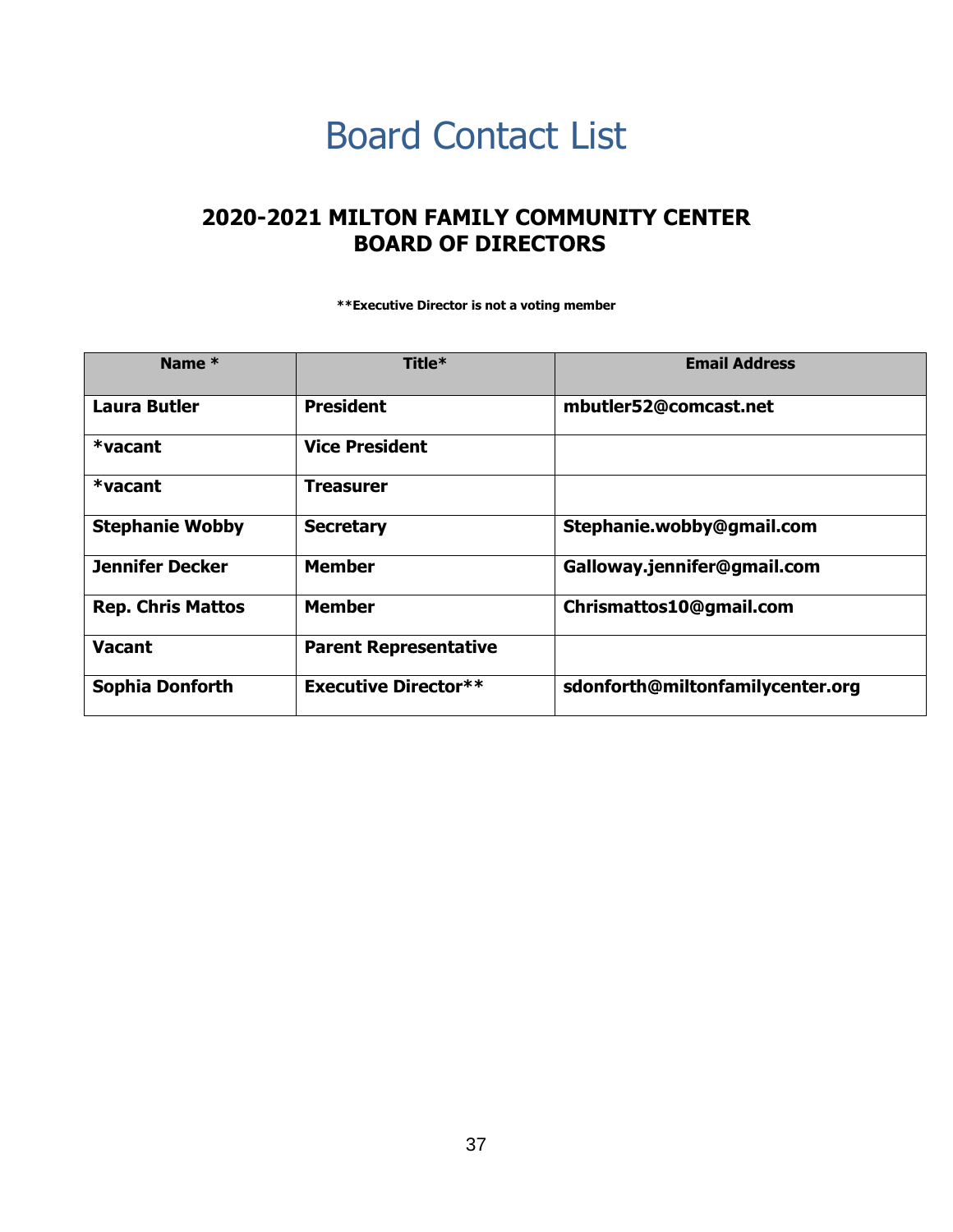# Board Member Self-Assessment Checklist

# *As a member of the Board, do I:*

- 1. Attend training when it is offered?
- 2. Read material in board packets prior to attending meetings?
- 3. Attend all Board meetings?
- 4. Participate actively in Board discussions and debates?
- 5. Ask to have my dissenting vote recorded in the minutes when I feel it necessary to protect myself?
- 6. Keep the Board's work confidential until such time as it is released?
- 7. Refrain from becoming involved in staff conflicts?
- 8. Support or promote the organization's funding efforts within my abilities and make financial contributions when personal resources allow?
- 9. Support the majority of decisions of the Board?
- 10. Understand the Board's legal responsibilities and be alert to the legal implications of Board actions?
- 11. Abstain from any action that might lead to or be perceived as conflict of interest?

*If you answered "No" to any of the above, re-read the MFCC Board Orientation Manual, and reassess your understanding of what is expected of you as a Board Member. Here are some questions to help guide you in finding a solution.*

- 1. Do I have the information I need to understand my role as a Board Member?
- 2. Is there a training that I could attend to help me understand my role?
- 3. Do I have a personal conflict that is interfering with my ability to commit the time and attention necessary to truly participate and contribute to the work that is expected of all Board members? If yes, can it be resolved so that you can offer the time and attention that is needed for this role?
- 4. Am I uncomfortable speaking up and voicing concern when I disagree? If yes, is there someone on the Board you would feel comfortable approaching with the concern so that they may support you in sharing your opinions when decisions are being made? Please know, we do want your thoughts and ideas to be heard and recognized so that when decisions are made, all perspectives have been considered.
- 5. Are you feeling like you are "stuck' or unsure on how to address a conflict, and guidance within the Board itself has not been successful? If yes, consider requesting outside intervention. MFCC is able to recruit the support of an unbiased, neutral, external expert facilitator or mediator to help parties within MFCC successfully resolve conflict.